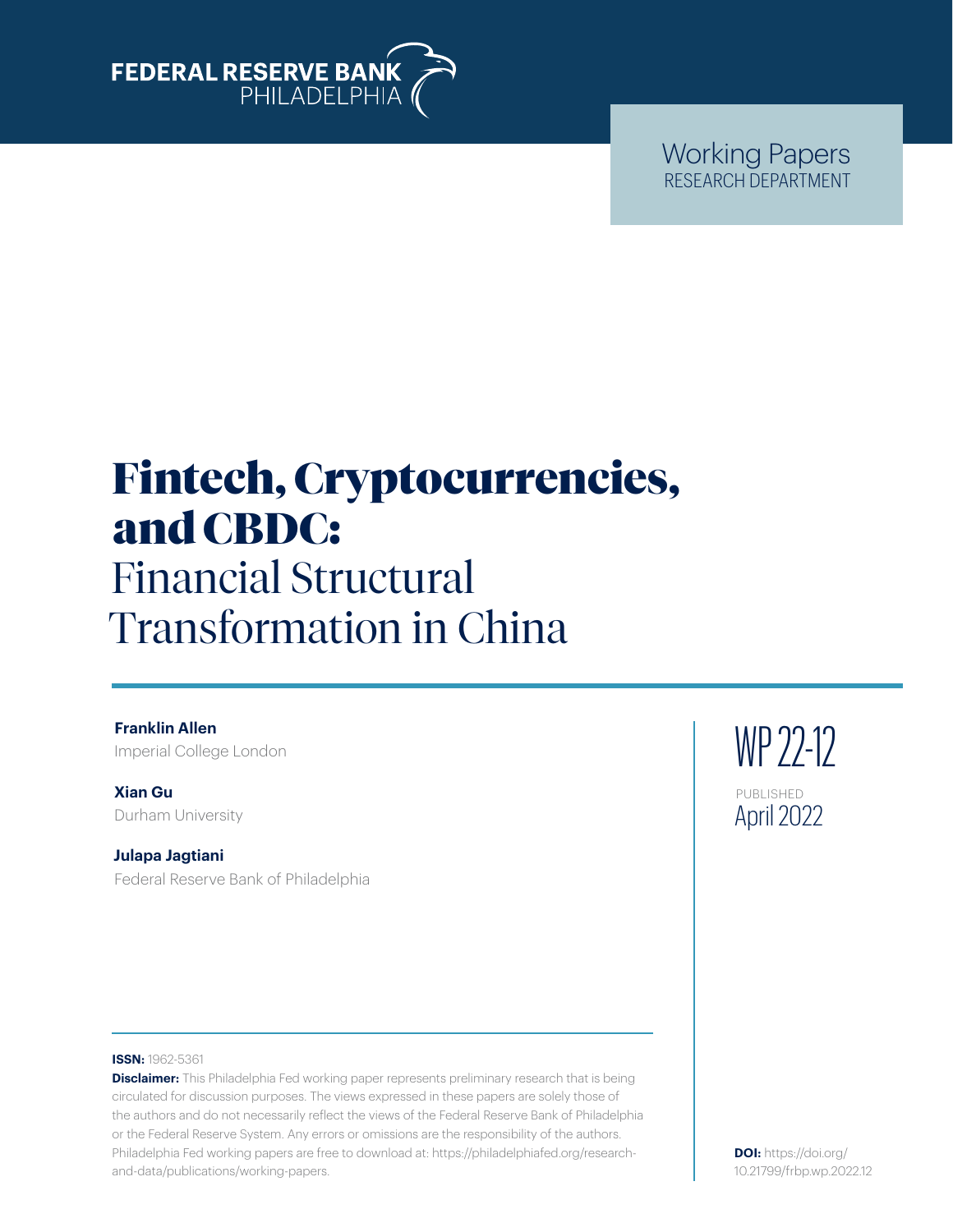# **Fintech, Cryptocurrencies, and CBDC: Financial Structural Transformation in China**

Franklin Allen Imperial College London

Xian Gu Durham University

Julapa Jagtiani Federal Reserve Bank of Philadelphia

March 18, 2022

A slightly different version of this paper is forthcoming in the *Journal of International Money and Finance* 124 (2022)

#### **Abstract**

Fintech and decentralized finance have penetrated all areas of the financial system and have improved financial inclusion in the last decade. In this paper, we review the recent literature on fintech, cryptocurrencies, stablecoins, and central bank digital currencies (CBDCs). There are important implications from the rise of fintech and the introduction of stablecoins and CBDCs in recent years. We provide an overview of China's experience in fintech, focusing on payments, digital banking, fintech lending, and the recent progress on its CBDC pilots (e-CNY). We also discuss important considerations in designing effective cryptocurrency regulations. Cryptocurrency regulations could promote growth of innovations through enhanced public confidence in this market. The e-CNY could become mainstream in the global market through effective regulations, which provide incentives and protection to market participants. A key factor to success for digital currencies has been their widespread adoption. If the Chinese e-CNY were to become a mainstream currency, the introduction of CBDC could potentially offer solutions to existing problems inherent in traditional financial systems.

*Keywords*: fintech, cryptocurrency regulations, stablecoins, CBDCs, e-CNY, China *JEL Classification*: G21, G28, G18, L21

\*Author contacts: Julapa Jagtiani, Federal Reserve Bank of Philadelphia, Ten Independence Mall, Philadelphia, PA 19106, [julapa.jagtiani@phil.frb.org;](mailto:julapa.jagtiani@phil.frb.org) Franklin Allen, Imperial College London, [f.allen@imperial.ac.uk;](mailto:f.allen@imperial.ac.uk) and Xian Gu, Durham University, [xian.gu@durham.ac.uk.](mailto:xian.gu@durham.ac.uk) Thanks to David Mills, Jessee Maniff, Andreas Park, Aaron Klein, William Spaniel, Jeanne Rentezelas, Dan Sanches, Bob Hunt, and Mitchell Berlin for their helpful comments and suggestions.

**Disclaimer:** The views expressed in this paper are solely those of the authors and do not necessarily reflect the views of the Federal Reserve Bank of Philadelphia or the Federal Reserve System.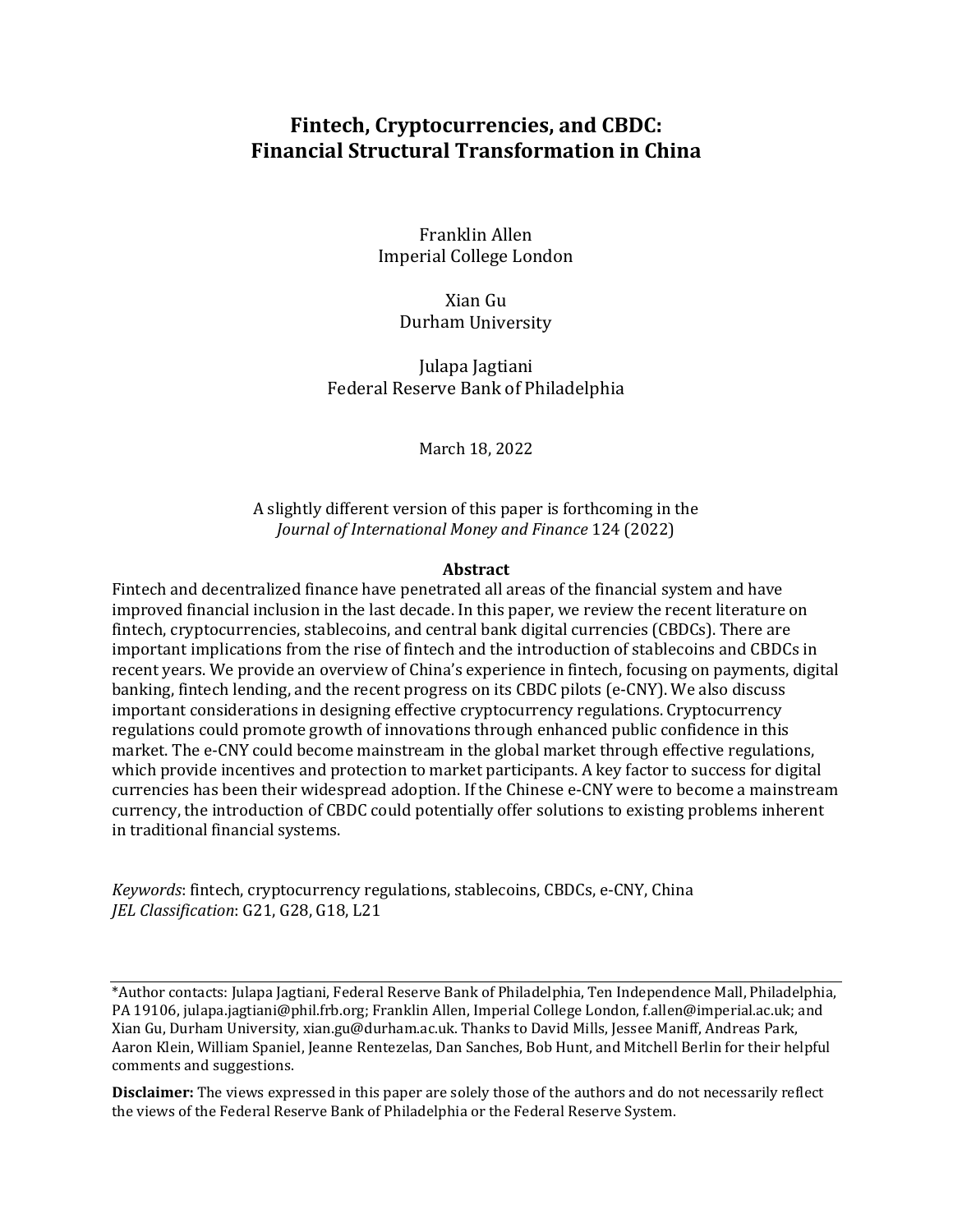#### **1. Introduction**

Financial technology (fintech) and decentralized finance (DeFi) have penetrated all areas of the financial system and improved financial inclusion in the last decade. Traditional financial institutions have been disrupted and continued to face increasing risk that banking, investing, and payment processing could become decentralized, requiring no intermediation. A broad range of new innovations in financial products and services (real-time payments, online lending, and various financial services through mobile phones) have seen explosive growth. The digital transformation during the pandemic has expedited the process to reduce frictions in the financial and payment systems. China has been one of the few countries that experienced very fast growth in fintech in the last decade.

The Chinese economy has been performing extremely well, and it has become the largest economy in the world in purchasing power parity (PPP). However, its financial system has been relatively small compared with the size of its economy. Arguably, the allocational efficiency and stability of the global financial system could potentially be improved if all countries' financial systems were to become more balanced and reflect the sizes of the countries' economies. If the goals are for the Chinese currency Renminbi (RMB) to become much more important for international trade, cross-border lending, and central bank reserves, then the Chinese financial system will need to mature.

China has a unique financial system that is bank centered. Previous research has documented how the Chinese economy has been able to achieve such growth without having a welldeveloped financial system (Allen, Qian, and Qian, 2005). China's financial system has been dominated by a state-owned banking sector, which was designed to support the traditional growth model, led by large-scale capital investments as well as labor-intensive and export-oriented industries (Song, Storesletten, and Zilibotti, 2011). This economic growth model is no longer sustainable given the rapidly advancing technology in both the financial and real sectors and the new fintech innovations around the globe. China's new economic growth model is driven by domestic consumption and new high-tech innovations. A more efficient way to finance these new industries has been through stock markets and an alternative financial sector (such as fintech), rather than traditional bank loans. The Chinese stock market has seen explosive growth since its launch in the early 1990s, but it has been underperforming in terms of returns to shareholders (Allen, Qian, Shan, and Zhu, 2021).

In addition to the traditional banking sector and the capital market, fintech firms have emerged to fill the credit gaps faced by small- and medium-enterprises (SMEs) as well as Chinese

2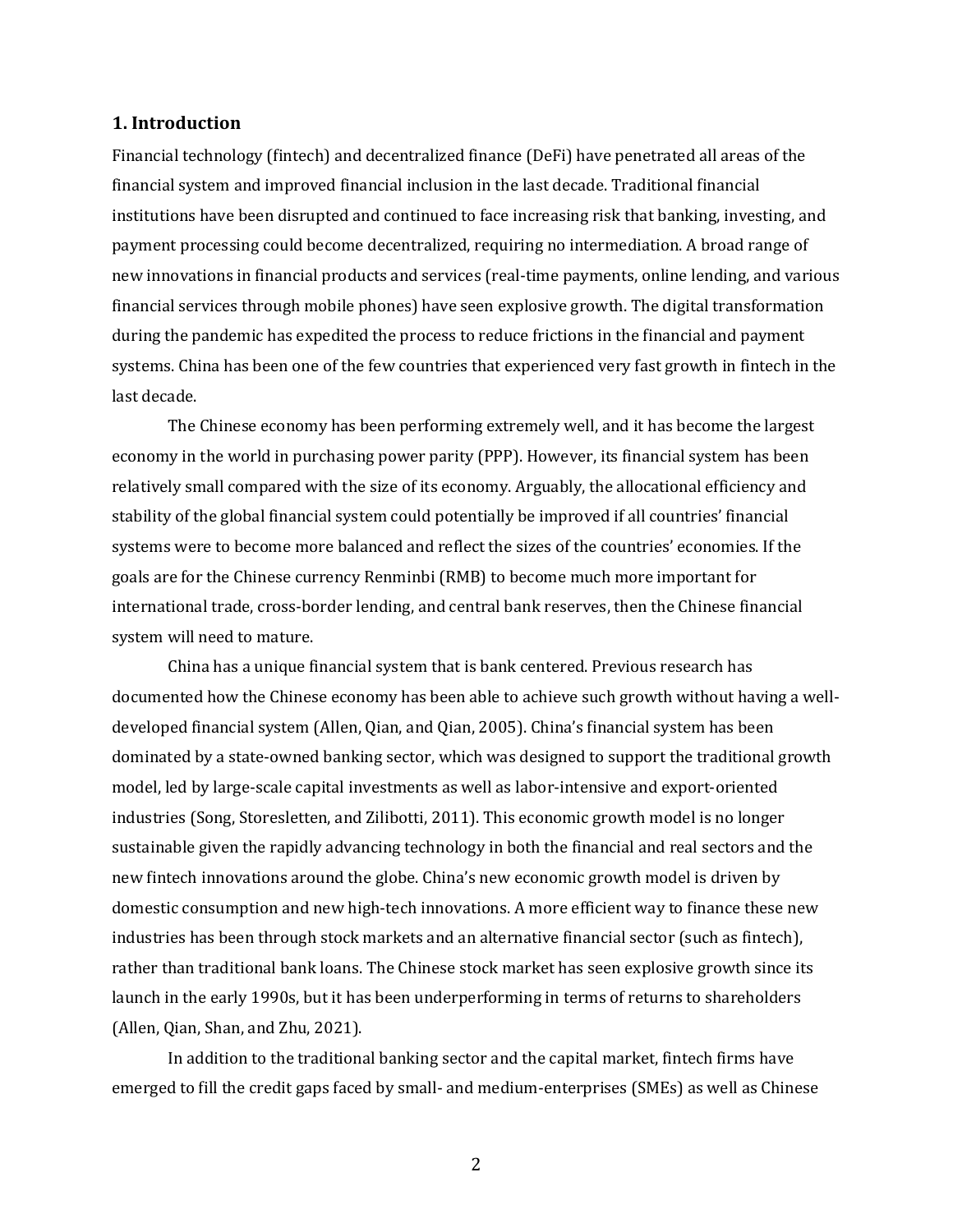consumers. A new revolution in digital payments has also emerged — led by big Chinese fintech firms such as Ant Group and Tencent, where big data and more complex technology have been utilized in the financial services sector in China. Chinese fintech firms became some of the largest firms in the world with the largest market share in fintech and bigtech credit (Cornelli et al., 2020).

Fintech represents an opportunity for China's financial system and others to transform. A large number of cryptocurrencies have been created globally to facilitate faster payments and improve financial inclusion. The People's Bank of China (PBOC) believes that its introduction of a central bank digital currency (CBDC) would be an important step that in the long run could improve its international role and help transform the international economic order. In September 2017, the Chinese government banned initial coin offerings (ICOs) to protect investors and to curb inappropriate financial arbitrage. More recently, in September 2021, the Chinese government declared all private crypto-related transactions illegal, citing concerns about speculative investments, extreme price volatility, gambling fraud, and money laundering. Alongside the ban on all ICOs and private crypto transactions, the PBOC was the first central bank that announced an intention to launch a CBDC, and it has made a significant progress in implementing its CBDC (e-CNY), which is the digital version of the fiat currency that the PBOC issued.

In this paper, we review the recent development of fintech in China, focusing on digital banking, fintech credit, real-time payments, and recent progress with the Chinese e-CNY. The remainder of the paper is organized as follows. Section 2 discusses China's experience in fintech/bigtech credit and digital banking, along with the related recent literature. Section 3 presents a survey of the (recent) literature related to cryptocurrencies, stablecoins, and CBDC, and reviews China's progress with its e-CNY. Section 4 discusses recent regulatory development related to cryptocurrencies and stablecoins in China, Europe, and the United States. Section 5 provides concluding remarks.

# **2. Credit Scoring, Digital Banking, and Fintech Credit in China** *2.1 Alternative Data, Credit Scoring, and Fintech Credit*

Along with the use of more complex algorithms used in credit scoring, more and better data have played a key role in making credit scoring more accurate and more forward looking. In addition to using the traditional credit history and other financial and accounting data related to credit performance, today's credit scoring also relies on alternative data, including a large amount of unstructured data and soft information through data aggregation vendors, based on machine learning (ML) and artificial intelligence (AI) modeling. These big data and complex statistical

3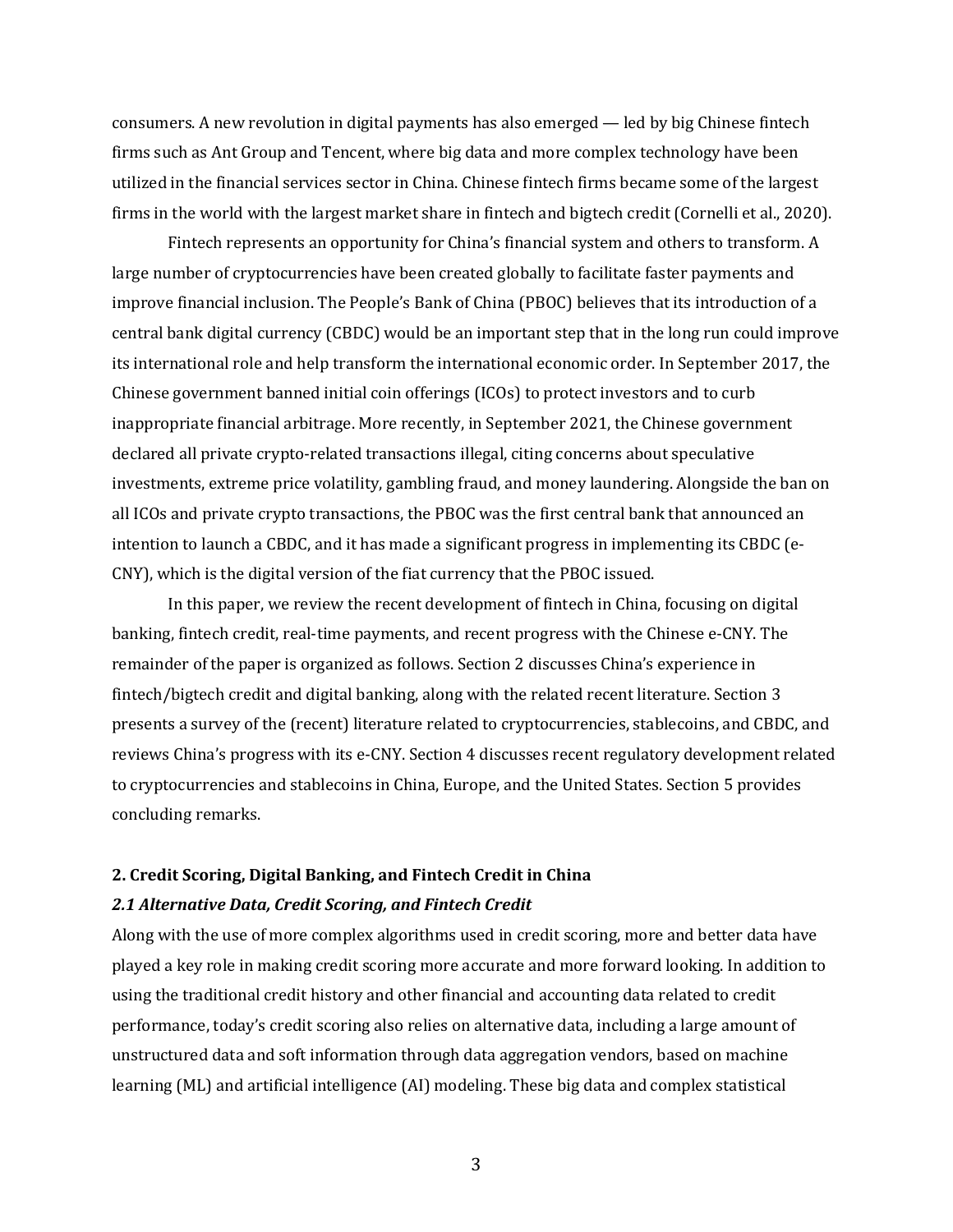algorithms have been adopted by financial institutions and fintech lenders to overcome the limitations of traditional models and data in evaluating borrowers' credit risks and default probability, especially for borrowers with thin credit files and those without bank accounts (Jagtiani and Lemieux, 2019; Goldstein, Jagtiani, and Klein, 2019; Croux, Jagtiani, Korivi, and Vulanovic, 2020). These alternative and soft information sources can include online digital footprints, friendship and social networks, pictures, and handwriting or other text-based information (Iyer, Khwaja, Luttmer, and Shue, 2016; Hildebrand, Puri, and Rocholl, 2017; Lin, Prabhala, and Viswanathan, 2013; and Berg, Burg, Gombovic, and Puri, 2020). Allen, Gu, and Jagtiani (2021) provide a comprehensive survey on the recent literature.

Unlike countries such as the U.S. and the UK, China still lacks a universal credit scoring system. Prior to the fintech era, the formal traditional Chinese banking system had stringent compliance and rigid regulations, resulting in lenders' reliance on standard (traditional) credit information, which prevented a large number of thin file borrowers from getting access to traditional bank credit. This created an opportunity for a technology-driven financial service industry in China in recent decades. One of the most significant developments in China's financial system has been the entry of technology companies (including bigtech) with existing platforms (such as payments or ecommerce) into the provision of financial services.[1](#page-4-0) Platforms such as Alipay (launched in 2004) and WeChat Pay (launched in 2011) have penetrated individuals' daily lives through both online and offline use, which in turn generates a tremendous amount of alternative data for these bigtech or fintech firms to use in credit decisions.[2](#page-4-1) For example, Ant Financial uses purchase transaction data from Alibaba's online platform Taobao or from offline payments through Alipay to undertake an algorithm-based automated credit analysis and offers a credit line to Taobao vendors or any borrowers using the Alipay payment system with a sufficiently high credit score based on the estimation by Ant Financial.

China's experience in fintech or bigtech credit and credit scoring has been studied in recent literature. Using 28.7 million monthly credit offers by Ant Financial to 2.9 million Taobao vendors, Hau, Huang, Shan, and Sheng (2019) find that by having an information advantage over traditional

<span id="page-4-0"></span><sup>1</sup> *Bigtech* refers to large existing companies whose primary activities are in the provision of digital services, rather than mainly in financial services. In other words, bigtech firms offer financial products only as part of the support for their main business lines (Frost et al., 2019; Cornelli et al., 2020).

<span id="page-4-1"></span><sup>2</sup> The survey data by the Payment & Clearing Association of China show that, by 2020, 74 percent of the people who participated in the survey use mobile payments every day; among all mobile payments, payments through platforms including Alipay and WeChat pay account for 71 percent. See [http://www.xinhuanet.com/fortune/2021-01/14/c\\_1126980065.htm.](http://www.xinhuanet.com/fortune/2021-01/14/c_1126980065.htm)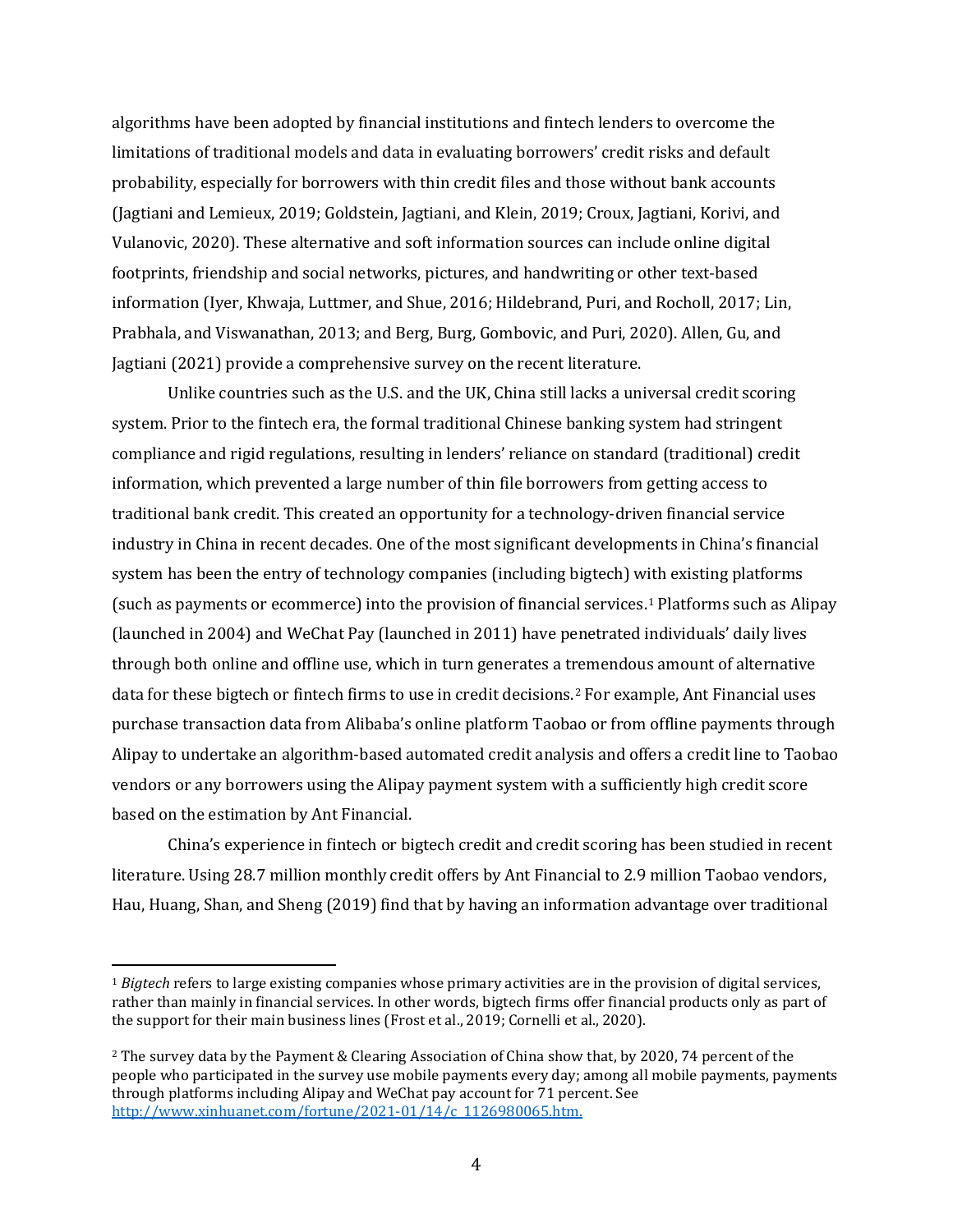banks, Ant Financial was able to extend credit to vendors who were previously excluded from traditional bank loans. Using the same data, Hau, Huang, Shan, and Sheng (2021) further demonstrate that fintech credit improves entrepreneurial growth in the ecommerce sector. On average, sales growth and transaction growth spiked by an incremental 13.1 percent and 10.6percent, respectively, in the month following the credit approval from Ant Financial. The growth effect is the most pronounced for young firms, among all the vendors on the platform. Using transaction-level loan data from another fintech leader in China, Gambacorta, Huang, Qiu, and Wang (2019) find that models based on machine learning outperform traditional models in predicting the borrowers' default probability, especially when there is a negative shock to the aggregate credit supply, and that data from mobile digital app transactions and ecommerce platforms also tend to improve default prediction. While emerging economies such as China, India, Brazil, Mexico, and South Africa are characterized by rapid economic growth and an expanding middle-class population, they do not have a well-developed financial infrastructure to support it. Frost et al. (2019) compared the rise of big tech credit in China with that in other countries, and they argue that the use of fintech services is more popular among tech-literate but financially underserved populations.

The pervasive use of digitalized data, especially those for customer information and consumer behavior, has intensified the concern around consumer protection and privacy (Chen, Huang, Ouyang, and Xiong, 2021; Luohan Academy, 2021), discrimination in credit decisions (Morse and Pence, 2020; Ichihashi, 2020), and the temptation to take advantage of consumer data (Liu, Sockin, and Xiong, 2021). Chen et al. (2021) examine the data privacy paradox; that is, while most people claim they care about data privacy, they often volunteer to share their personal information in exchange for access to some free services or for a small amount of compensation. Using the survey and behavioral data of a sample of Alipay's users, the authors find that there is no relationship between the respondents' self-stated privacy concerns and the amount of data that they share, confirming the puzzling data privacy paradox. They explain that users with stronger privacy concerns usually benefit more from using those digital programs, suggesting that these users are relaxing their privacy concern as a byproduct of taking advantage of the convenience brought by these digital applications. Liu, Sockin, and Xiong (2021) investigate the relationship between data privacy and customers' vulnerability on these platforms and argue that the externalities of data sharing could have either negative or positive impacts on the consumers. Their theoretical analysis suggests that sharing data with a digital platform could benefit a consumer by improving the matching efficiency for consumption goods at the cost of exposing himself or herself

5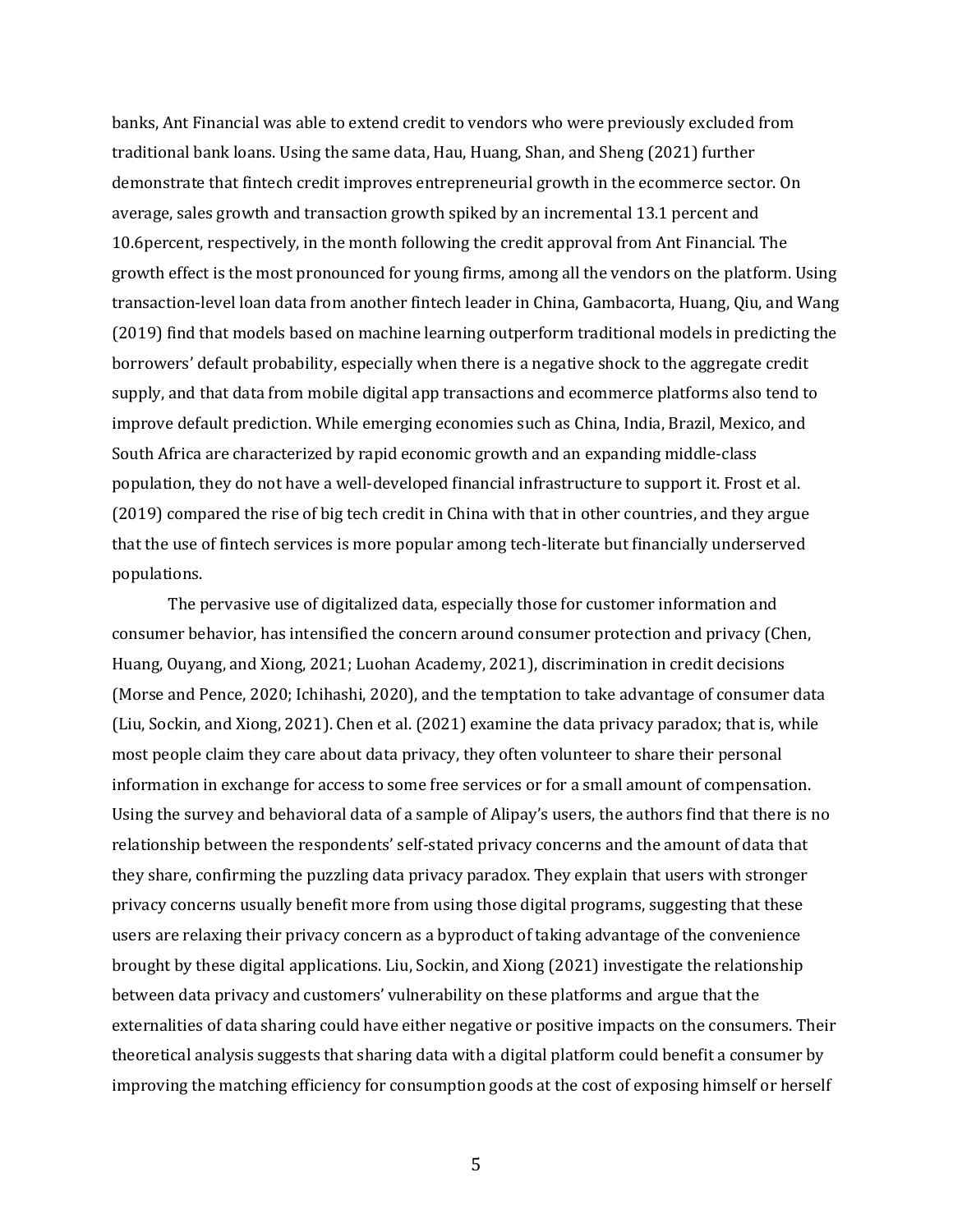to the *temptation goods*, which are defined as goods or services that consumers may be persuaded to buy through platform advertisements (but that they ultimately do not want). Similarly, Cong, Xie, and Zhang (2021) provide a microfoundation for how data sharing by consumers could play a role in the macroeconomy but potentially at the cost of consumer data privacy.[3](#page-6-0) 

### *2.2 Digital Banking and Investment Service in China*

Innovations in banking services rely primarily on technological advances such as a faster Internet and improved payment systems as well as higher computing power and the improved capability to use big data. In the late 1990s, fast-growing Internet access spurred the adoption of Internet-based banking; more recently, advances in financial technology and the entry of technology firms into the financial services industry have improved digitization in payments (e.g., Rysman and Schuh, 2016). A growing number of banks have formed partnerships with technology firms to digitize their credit decision processes and risk management strategies.

The adoption of mobile and digital payment has been much faster in China than in most other countries. As of 2019, Alipay surpassed 500 million monthly active users and WeChat Pay had 900 million, which were 36 percent and 65 percent, respectively, of the total population in China (Frost et al., 2019). The emergence of digital payments also facilitated investment and trading services through these fintech platforms and changed the landscape of the asset management industry. In China, fintech platforms were given permission to distribute mutual funds starting in 2012. Ant Financial, a top player in this sector, began to distribute mutual funds via the one-stop Alipay app in 2014 and offered a broad coverage of Chinese funds. Using data from the Alipay platform, Hong, Lu, and Pan (2021a) find that a higher adoption of fintech platform use is associated with higher participation in investment and higher risk taking by individual consumers. This risk taking is measured by their portfolio choices among six types of risky mutual funds (bond, mixed, equity, index, QDII, and gold) as well as risk-free money market funds. The authors also show that, for retail investors, there is evidence of an associated welfare improvement, by focusing the analysis on investors who would otherwise have been more constrained in making investments (prior to the advent of these fintech platforms), such as those investors with high risk tolerance and the unbanked population. In another recent paper, Hong, Lu, and Pan (2021b) focus on fund managers' behavior using the data from Howbuy, another top fintech platform in China. They find

<span id="page-6-0"></span><sup>3</sup> In the authors' model, consumers choose the quantity of data to sell to intermediate firms, which use the raw data for research that contributes to the final goods production. From the consumers' perspective, they may be inadequately compensated for the potential information leakage and privacy violation.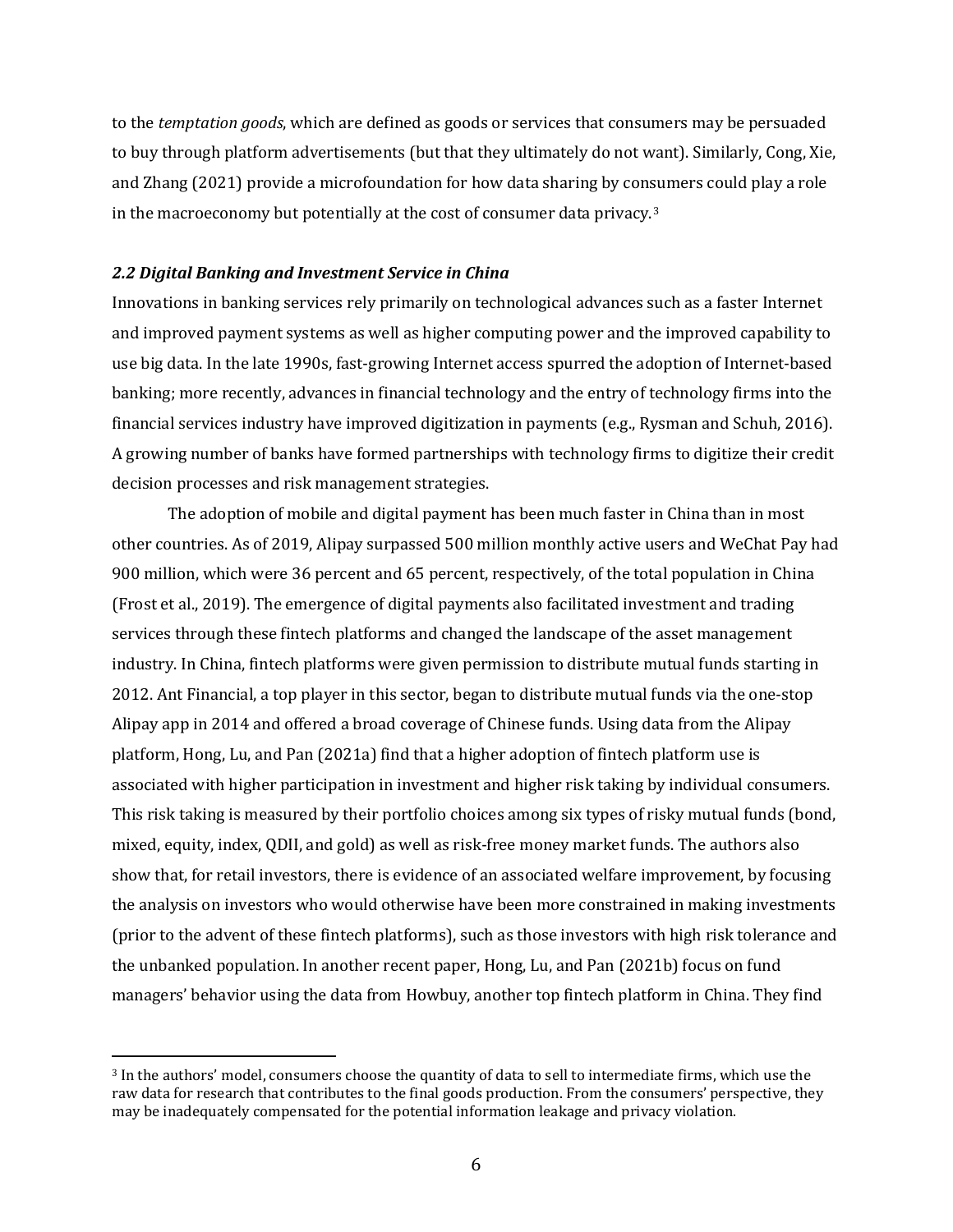that the emergence of fintech platforms has resulted in a striking increase in fund managers' risk taking and performance chasing.

# *2.3 Marketplace Lending in China*

One important component of fintech credit is marketplace or peer-to-peer (P2P) lending, which matches lenders and borrowers through online platforms. The use of big data and machine learning to analyze consumer information in P2P lending is very sophisticated. China has been the world's leader in this field. P2P lending was first introduced in China in 2007. Over the next decade, China's P2P market experienced significant growth from 2008 to the end of 2018, with a total of 6,621 fintech P2P platforms, facilitating loans that accumulated to nearly US\$1,209 trillion (He and Li, 2021). However, the nationwide tightening of regulations afterward cracked down on the majority of the P2P platforms in China, leading to a major contraction in the Chinese P2P market.<sup>[4](#page-7-0)</sup> Despite these problems, P2P lending remains an important market, and opportunities for making investments online remain widespread.

Recent research studies explore the impacts of fintech growth and the reasons behind the rise and fall of this market. The main drivers for the rapid growth in this market in China before 2018 were the highly regulated standard banking system, the underdeveloped credit system, and weak law enforcement in China. Regarding the fall of this market, Huang and Wang (2021) examine the central-local coregulatory regime in this P2P market. They conclude that the central government of China did not handle it well; it failed to make proactive regulatory responses when the market boomed and took heavy handed measures to control risks after the outbreak of the crisis in the P2P market.[5](#page-7-1) Similarly, the local regulatory agencies failed to strike a balance between promoting innovation growth and protecting investors.

In addition, Jiang, Liao, Wang, and Zhang (2021) use weekly transaction data from over 1,500 fintech platforms from 2014 to 2018 to examine the roles of fintech platforms' affiliation with the Chinese government on the success of the platform. The authors find that government affiliation is an important determinant of the platform performance; that is, those platforms with higher

<span id="page-7-0"></span><sup>4</sup> A speech by Shuqing Guo, the chairman of China Banking and Insurance Regulatory Commission (CBIRC), mentioned that, by June 2020, there were only 29 operating P2P platforms, and 20 of them were in Beijing; see [https://finance.sina.com.cn/roll/2020-08-14/doc-iivhvpwy1017266.shtml.](https://finance.sina.com.cn/roll/2020-08-14/doc-iivhvpwy1017266.shtml) 

<span id="page-7-1"></span><sup>5</sup> According to statistics from the Shenzhen Electronic Commerce Association, the national daily trading volume of P2P loans was only about US\$0.2 trillion as of April 2013 and rose dramatically afterward, before reaching its peak at US\$24 trillion in October 2017. After the government started regulating this market, the daily trading volume then dropped to about US\$0.4 trillion at the beginning of 2020. These data were retrieved from the WIND database on January 7, 2022.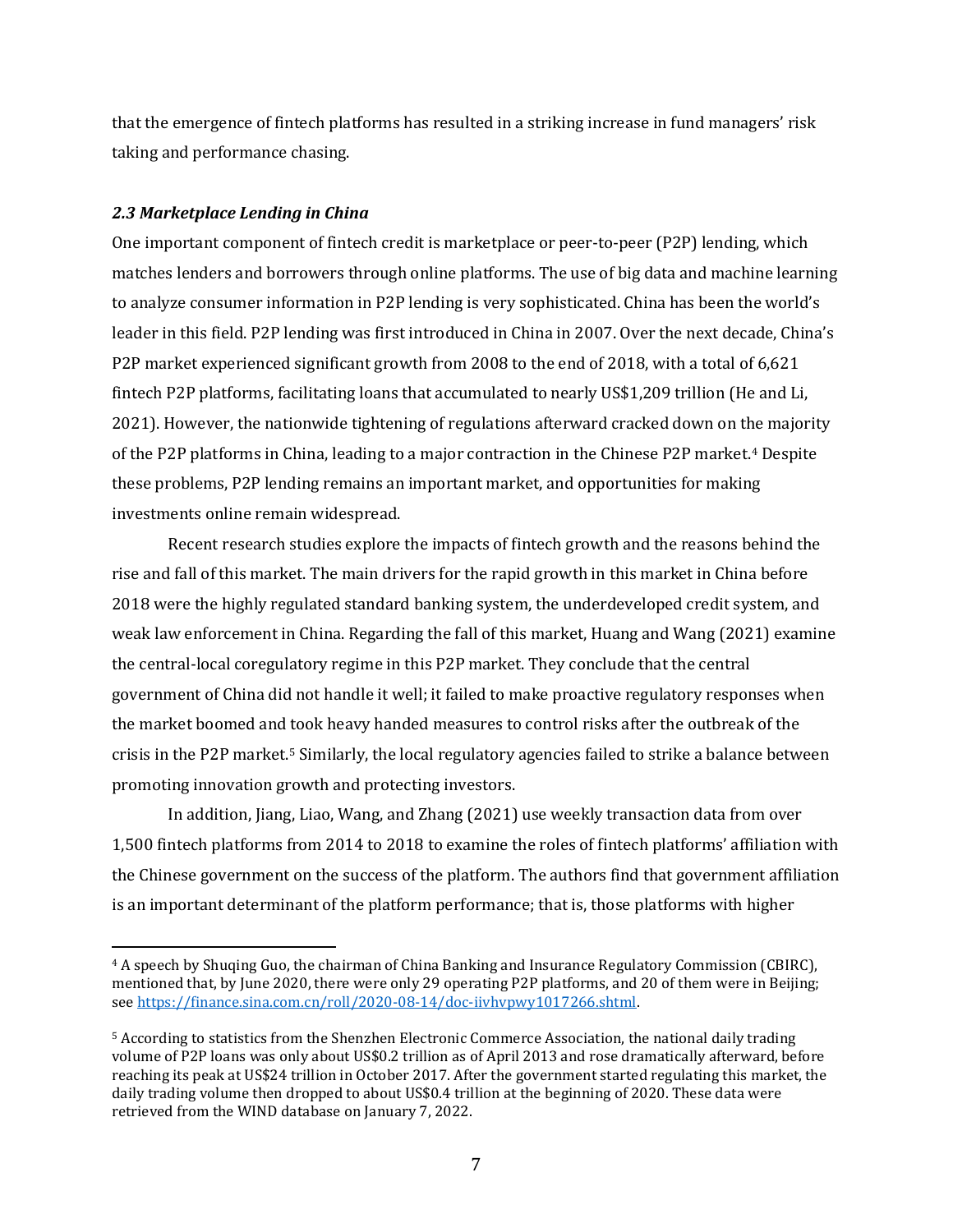government affiliation have superior performance, measured in terms of higher trading volumes, ability to attract more investors participation, and ability to offer lower interest rates on the loans. Specifically, the transaction volumes and investor numbers for P2P platforms with government or state-owned enterprise (SOE) affiliations are, on average, more than double those of P2P platforms without these government or SOE affiliations. In addition, platforms with government or SOE affiliations are 87 percent less likely to fail.

Other studies attempt to examine the impact of VC funding on the success of the platform. Using similar data sets to those used in Jiang et al. (2021), Li, Liao, Wang, and Xiang (2020) find that loan volume and number of lenders increased by 25 percent and 49 percent, respectively, immediately after the platforms had successfully obtained VC funding. Ex post, VC-backed platforms are less likely to default than non-VC-backed platforms. In addition, He and Li (2021) find that P2P platforms that are more transparent, with better information disclosures, are more likely to survive (and less likely to go bankrupt). Moreover, Hasan, He, and Lu (2021) attempt to examine other determinants for platform success, using loan-level information from Renrendai, which was one of the largest P2P platforms in China. They find that social capital and trust affect P2P loan features and performance. Borrowers from higher social capital regions receive bids of a larger amount from individual lenders, have higher funding success, get larger loan amounts, and are less likely to default — and these effects are more pronounced for low-quality borrowers.

## **3. Cryptocurrencies, Stablecoins, and CBDCs**

## *3.1 Cryptocurrencies and Stablecoins*

Recent years have seen exponential growth in cryptoassets as a new form of innovation in payments, investments, and wealth management. Cryptocurrencies are built on a blockchain, which is a peer-to-peer decentralized distributed ledger technology that can make the records of any cryptoassets transparent and unchangeable without involving any third-party intermediary.[6](#page-8-0) There are three main types of blockchain: private blockchain (one gatekeeper), permissioned blockchain (multiple gatekeepers), and public blockchain (needs a consensus mechanism). Bitcoin (and many other digital currencies) is based on a public blockchain with a consensus mechanism where proof of work requires a computationally difficult task to be solved first before getting the right to update the ledger.

<span id="page-8-0"></span><sup>6</sup> Halaburda (2016) examined the economic drivers that led to the creation of digital currencies and showed that they were a natural step in the evolution of means of payment. For more detail overview of evolution of digital payments, see Halaburda, Sarvary, and Haeringer (2022). For the development of digital payments specific to China, see Klein (2020) and Wang and Dollar (2016).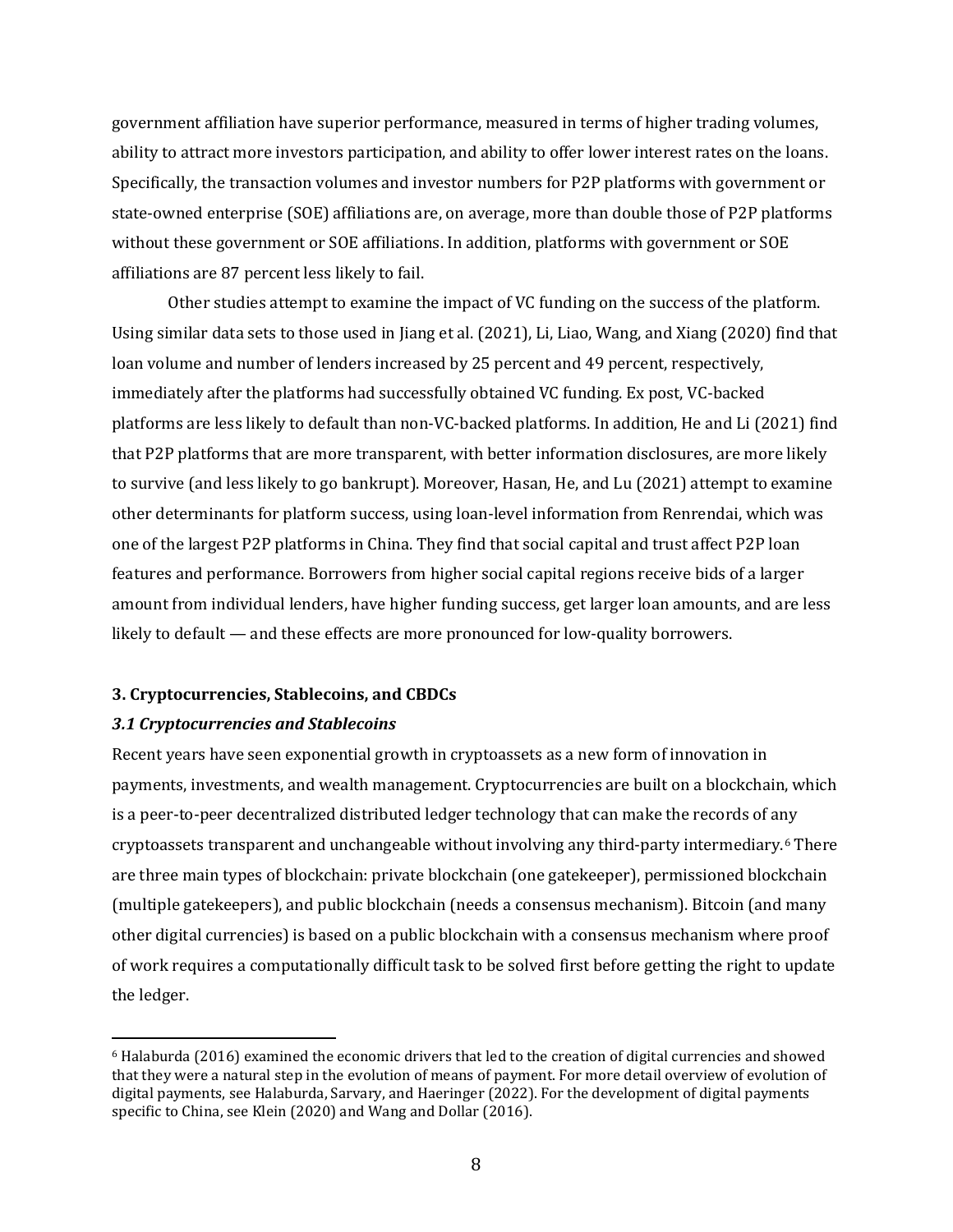As of December 2021, there were a total of more than 15,000 different cryptocurrencies in existence, with total market capitalization of US\$2.28 trillion.[7](#page-9-0) At the same time, the price of cryptocurrencies has been extremely volatile, which created concerns about rampant speculation and financial instability. For example, the price of bitcoin, after reaching a peak of just under US\$20,000 in November 2017, dipped to a little over US\$3,000 in 2018, was a little over US\$4,000 in March 2020, increased dramatically afterward to peak at over US\$67,000 in November 2021, and then declined by 23 percent within the next month[.8](#page-9-1) Bitcoin was originally designed as a means of payment, but its price volatility has made it a poor means of payment, and it has been banned in China and South Korea. The large increase in price over time and the volatility have attracted speculative flows. Bitcoin mining was banned in China in May 2021, and the Chinese government subsequently banned all private cryptocurrency-related transactions in September 2021.

A large number of recent studies examine the price dynamics of cryptocurrencies as well as the impact of crypto on central banking policies. Jagtiani et al. (2021) review the literature on cryptocurrency, whether cryptocurrencies could replace the official CBDCs, and the potential impact on monetary policy effectiveness. Halaburda, Haeringer, Gans, and Gandal (2022) provide an overview on the microeconomics of cryptocurrencies, what drives their supply, demand, trading price, and competition among them. Chen, Cong, and Xiao (2021) give a brief introduction to blockchain economics. Hardle, Harvey, and Reule (2020) provide a general overview of cryptocurrencies. Allen, Gu, and Jagtiani (2021) survey the literature on the pricing of cryptocurrencies, their structure, and regulatory issues. Cong and Xiao (2021) provide a comprehensive categorization of cryptotokens, as well as the major issues concerning token usage, including platform finance, user adoption, crowdsourcing, and related agency issues.

Several recent studies focus on bitcoins and blockchain. John, O'Hara, and Saleh (2021) survey the economics of blockchain fundamentals with particular focus on bitcoin, proof of work and proof-of-stake, providing insights on fees, *forks*,[9](#page-9-2) and price volatility. They conclude with a few considerations to reflect on for the next generation of blockchain innovations. These include blockchain scalability issues and the potential roles of blockchain in the future growth of

<span id="page-9-0"></span><sup>7</sup> By far, the three cryptocurrencies with highest market capitalization are bitcoin (BTC), Ethereum (ETH), and Binance Coin (BNB). We retrieve these data from CoinMarketCap [\(https://coinmarketcap.com/\)](https://coinmarketcap.com/).

<span id="page-9-1"></span><sup>8</sup> We retrieve the data of bitcoin price from CoinMarketCap [\(https://coinmarketcap.com/currencies/bitcoin/\)](https://coinmarketcap.com/currencies/bitcoin/).

<span id="page-9-2"></span><sup>9</sup> A *bitcoin fork* is a split that happens in the transaction chain based on different user opinions about transaction history. The split can result in a new version of bitcoin currency that may not hold the same value as the original bitcoins.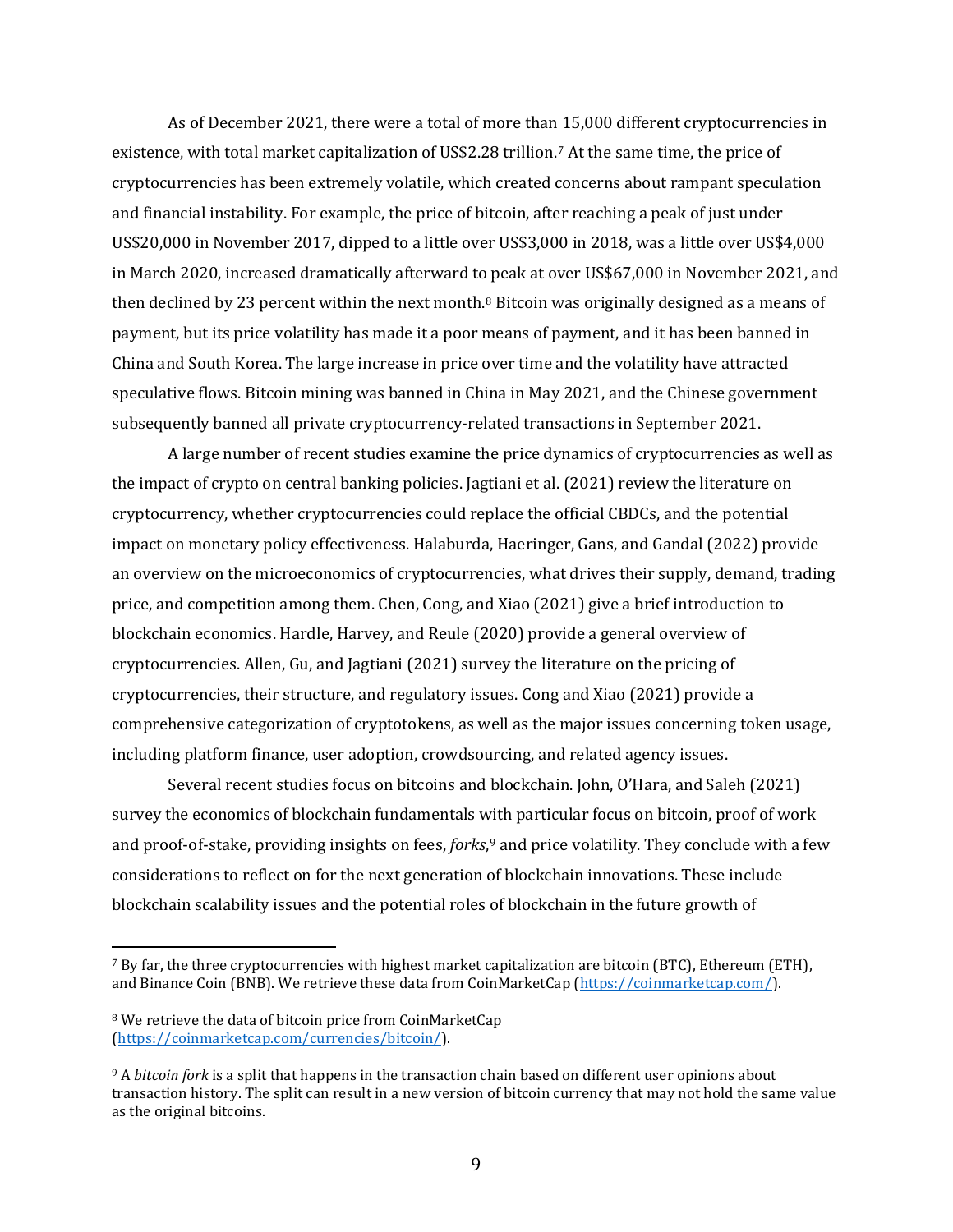decentralized finance, which is expected to be a future financial system that does not rely on centralized intermediaries but on smart contracts in decentralized settings.

Prat and Walter (2021) study the equilibrium behavior of bitcoin miners, using a model that applies the exchange rate of bitcoin against the U.S. dollar to predict the computing power of bitcoin's network. They forecast the evolution of the network computing power over time and show that a significant share of mining rewards was invested in mining equipment and that the seigniorage income of miners was limited. John, Rivera, and Saleh (2021) study the equilibrium, staking levels in a proof-of-stake blockchain when investors have different trading horizons. They find that block rewards serve as an inflationary transfer from short-horizon cryptocurrency investors to long-horizon cryptocurrency investors. Thus, increasing block rewards tends to decrease total cryptocurrency investment, which leads to a reduction in the equilibrium value of staked cryptocurrencies. Bhambhwani, Delikouras, and Korniotis (2021) examine how blockchain characteristics such as network size and computer power affect cryptocurrency price and returns. They find that a stochastic discount factor with aggregate network and computing power explains the cross-sectional variation in expected cryptocurrency returns at least as well as models with cryptocurrency return-based factors (market size and momentum).

The extreme price volatility of cryptocurrencies has led to the development of stablecoins. A key feature of these is that the price is designed to be pegged to another asset or a pool of assets, such as cryptocurrencies, fiat monies, or exchange-traded commodities. Stablecoins are backed by assets held by the issuer of the stablecoins, and they are much better store of value than other cryptocurrencies. The most popular use case for stablecoins has been for on- and off-ramp with other cryptoassets, thus potentially play a key role to improve global payment arrangements in speed and cost. In principle, the issuers of stablecoins can employ multiple methods to stabilize the price. The easiest way is to link the value of a stablecoin to a single currency or a basket of reference assets. Another approach to support a stable value is to leverage the financial strength and stability of the offering institutions. Commercial banks can issue stablecoins as an alternative to deposits, notes, or other financial instruments (Bank for International Settlements (BIS), 2019)[.10](#page-10-0)

One of the most prominent stablecoin projects was initiated by Facebook.[11](#page-10-1) Facebook's Libra and various other stablecoins are an attempt to overcome the disadvantages of bitcoin and

<span id="page-10-0"></span> $10$  Balvers and McDonald (2021) examine stablecoins with stable purchasing power rather than stable exchange rates.

<span id="page-10-1"></span> $11$  Facebook changed its company name to Meta as of October 2021 to reflect the company's growing ambitions beyond social media.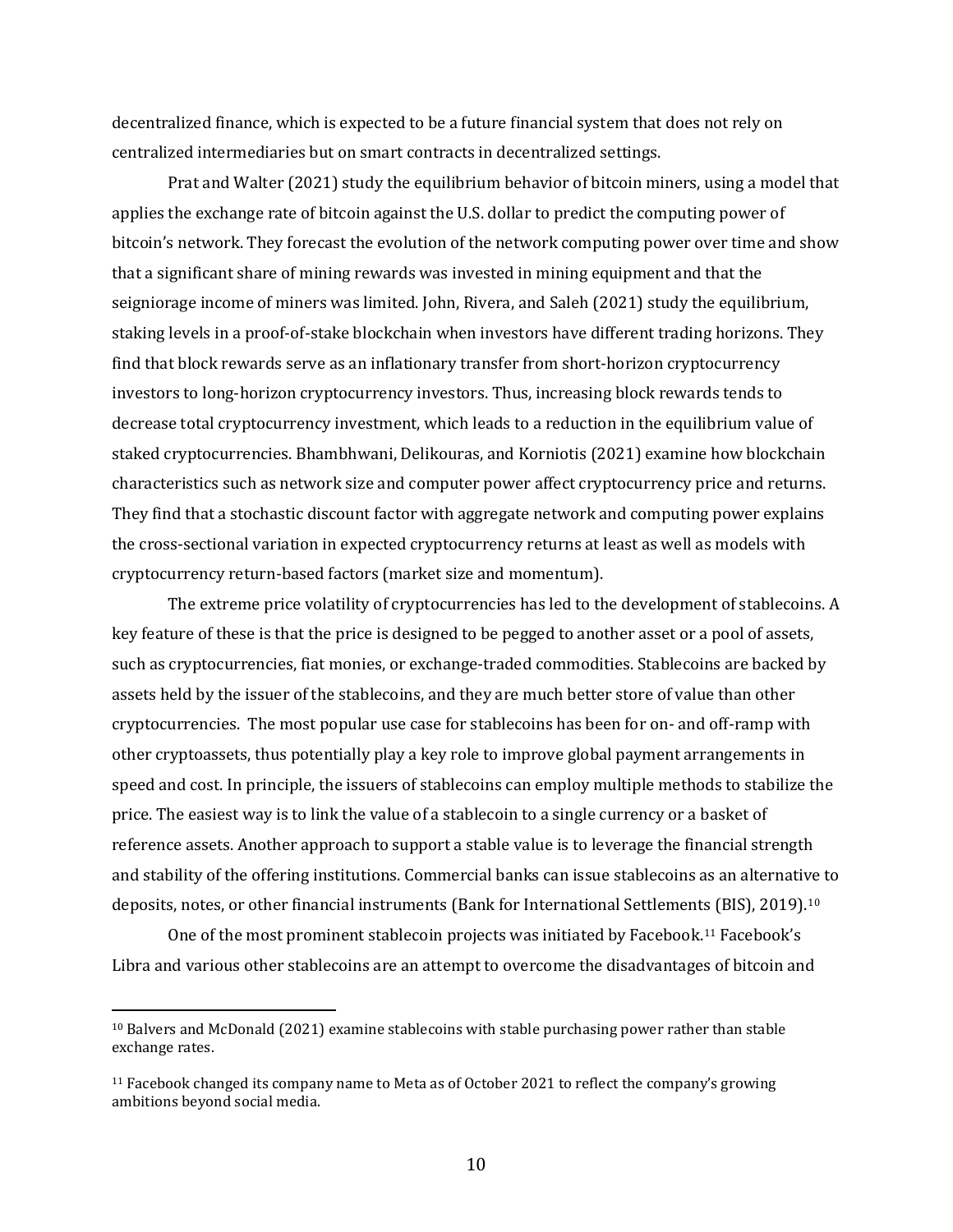other cryptocurrencies as a means of payment. The initial announcement of the launch of Facebook Libra sparked several concerns among regulators since it would compete with national currencies. There are also other technological and transparency issues, as well as serious concerns around consumer protection and privacy. The project eventually failed to go into production, and the association was liquidated in January 2022. However, the path that Libra took could provide an interesting example and lessons learned for other future stablecoin production.

The first version of Libra 1.0 was announced in June 2019. The plan was that it would be backed 1:1 by a basket of fiat currency bank deposits, including the U.S. dollar, Eurodollar, British pound, Japanese yen, and government securities.[12](#page-11-0) The intention was for Libra to serve as a global stablecoin, based on the large customer base of Facebook, for real-time cross border payments.[13](#page-11-1) In April 2020, Libra 2.0, an updated version, was introduced to address the major concerns raised by the international regulatory community, and a formal application for supervision by the Switzerland's Independent Financial Market Regulator (FINMA) was made. Instead of creating a global digital currency, Libra 2.0 opts for a series of domestic currency stablecoins, linked in a global basket, and aims at being regulated by a lead regulator and international supervisory cooperative approaches. In December 2020, the Diem Association was created to replace the previous Libra Association.[14](#page-11-2) The new stablecoin, Diem, follows a different approach than the Libra 2.0 in that each of the Diem stablecoins would be backed by a single fiat currency instead of a basket of currencies (although a multicurrency-backed stablecoin could still be created in the future). The primary goal would be to reduce frictions in the current payment systems, making payment processing faster and cheaper. If successfully approved and implemented as it was initially planned, there would be a stablecoin Diem for each of the major fiat currencies. Diem would have operated as a payment and settlement system, on a blockchain network, where all the members of the Diem Association could operate. However, in response to increased volatility in the value of stablecoins in January 2022 and the potential regulatory crackdown on stablecoins, Facebook started to explore potential buyers to liquidate Diem. The Diem project was reportedly

<span id="page-11-0"></span> $12$  Libra's ambitious objective was to "enable a simple global currency and financial infrastructure that empowers billions of people," according to Libra Association, in *An Introduction to Libra* (white paper) [https://www.diem.com/en-us/white-paper/#introduction.](https://www.diem.com/en-us/white-paper/#introduction) Libra's announcement was immediately disruptive and drew the attention of policymakers, central bankers, and regulators worldwide.

<span id="page-11-1"></span><sup>&</sup>lt;sup>13</sup> Didenko et al. (2020) argue that the elements of stablecoin include size, scale, and interconnectedness.

<span id="page-11-2"></span> $14$  Facebook's Diem is a stablecoin designed to be a permissionless payment system, based on blockchain technology. The Diem Association will oversee the entire operation of the Diem project. For more information about Diem and the Diem Association, se[e Learn | Diem Association.](https://www.diem.com/en-us/learn-faq/)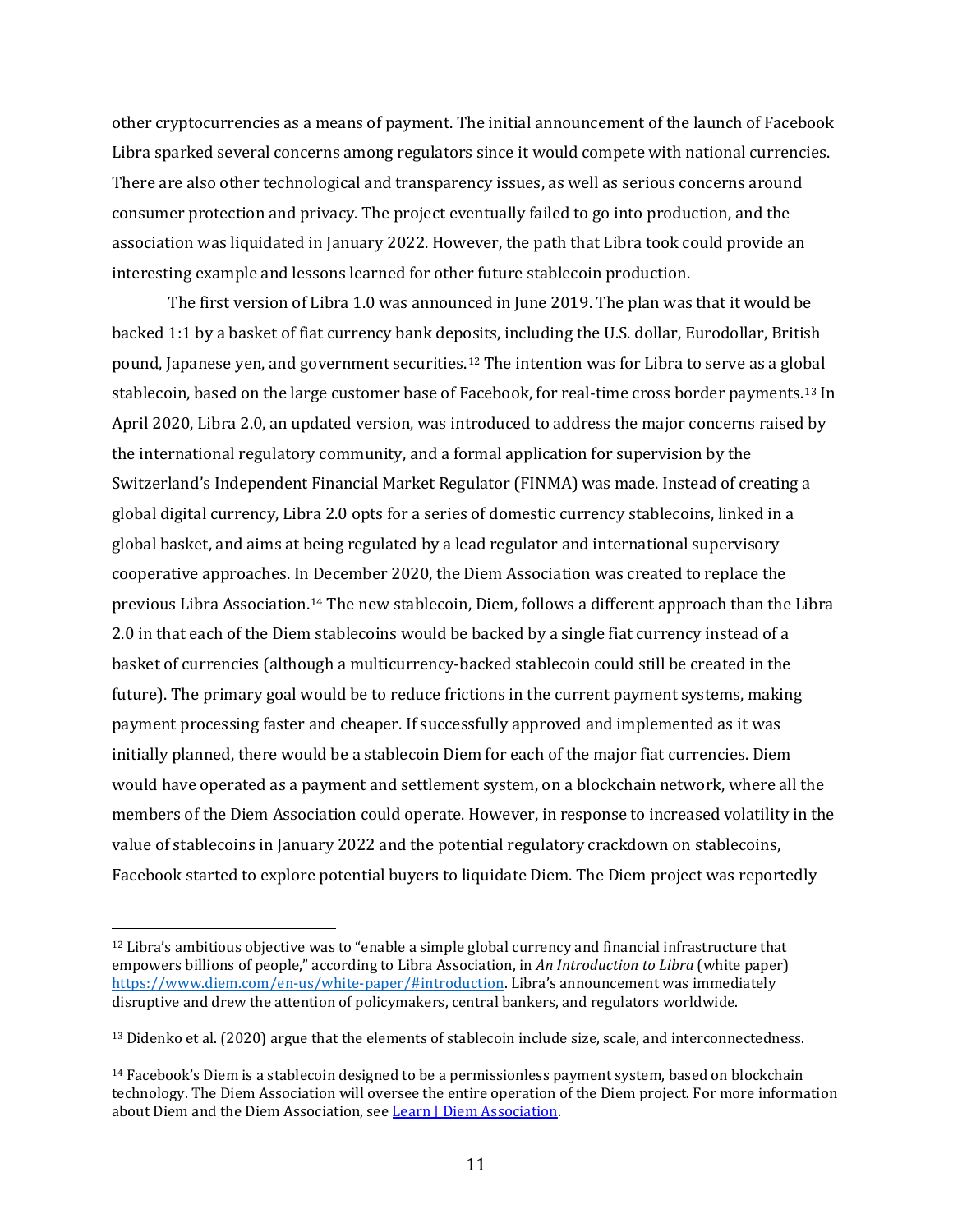shutting down as of January 27, 2022. Silvergate Capital bought Diem's technology and assets for \$132 million in stock and \$50 million in cash.

For all stablecoins that are currently in existence, price volatility has been much lower than for bitcoin, Ether, and other general cryptocurrencies (Arner, Auer, and Frost, 2020) although not always "stable." Stablecoins have played an important role in providing liquidity in real-time payments and cross-border payments in the past year. Since the outbreak of COVID-19 pandemic, the market capitalization of stablecoins has grown significantly. As of December 14, 2021, the total market capitalization of stablecoins was US\$157.6 billion, representing 7.3percent of the total cryptocurrency market capitalization.[15](#page-12-0) Private stablecoins could also continue to be issued to potentially compete with central bank digital currency (to coexist with the CBDC). Although stablecoins are backed by sovereign currencies or a basket of reference assets, their market value can still rise or fall rapidly with purchases and redemptions by investors. In addition, without private or public backstops, stablecoins can be subject to severe price discounts or self-fulfilling runs especially during episodes of market turmoil (Arner, Auer, and Frost, 2020).

Recent research studies have examined the economic designs of stablecoins. Catalini and de Gortari (2021) suggest that fiat-backed stablecoins must rely on reserves of high-quality, liquid assets and be subject to a framework that protects coin holders from credit risk, market risk, operational risk, as well as the insolvency or bankruptcy of the issuer. Although decentralized stablecoin designs eliminate the need to trust an intermediary, they either are exposed to a death spiral (where the coins would become worthless) or are highly capital inefficient. Li and Mayer (2021) find that even overcollateralized stablecoins could "break the buck" when the issuer's reserves fall below a critical threshold. Consistent with this, Gorton and Zhang (2021) argue that privately issued stablecoins are not an effective medium of exchange because they are not always accepted at par and are subject to runs. The authors' proposals to address the systemic risks potentially created by stablecoins include issuing stablecoins through insured banks, backing stablecoins one-for-one with safe assets like Treasuries and central bank reserves, and establishing a central bank digital currency.

By considering the migration of Tether from Omni to the Ethereum blockchain in 2019, Lyons and Viswanath-Natraj (2021) examine how arbitrage activities can stabilize the price of the dominant stablecoin, Tether. They find compelling evidence that arbitrage serves as the central

<span id="page-12-0"></span><sup>15</sup> Tether's USDT has by far the largest market share, followed by Coinbase's USDC, Binance's BUSD, and many more. We retrieve the data from Coincodex on December 14, 2021: <https://coincodex.com/cryptocurrencies/sector/stablecoins/>.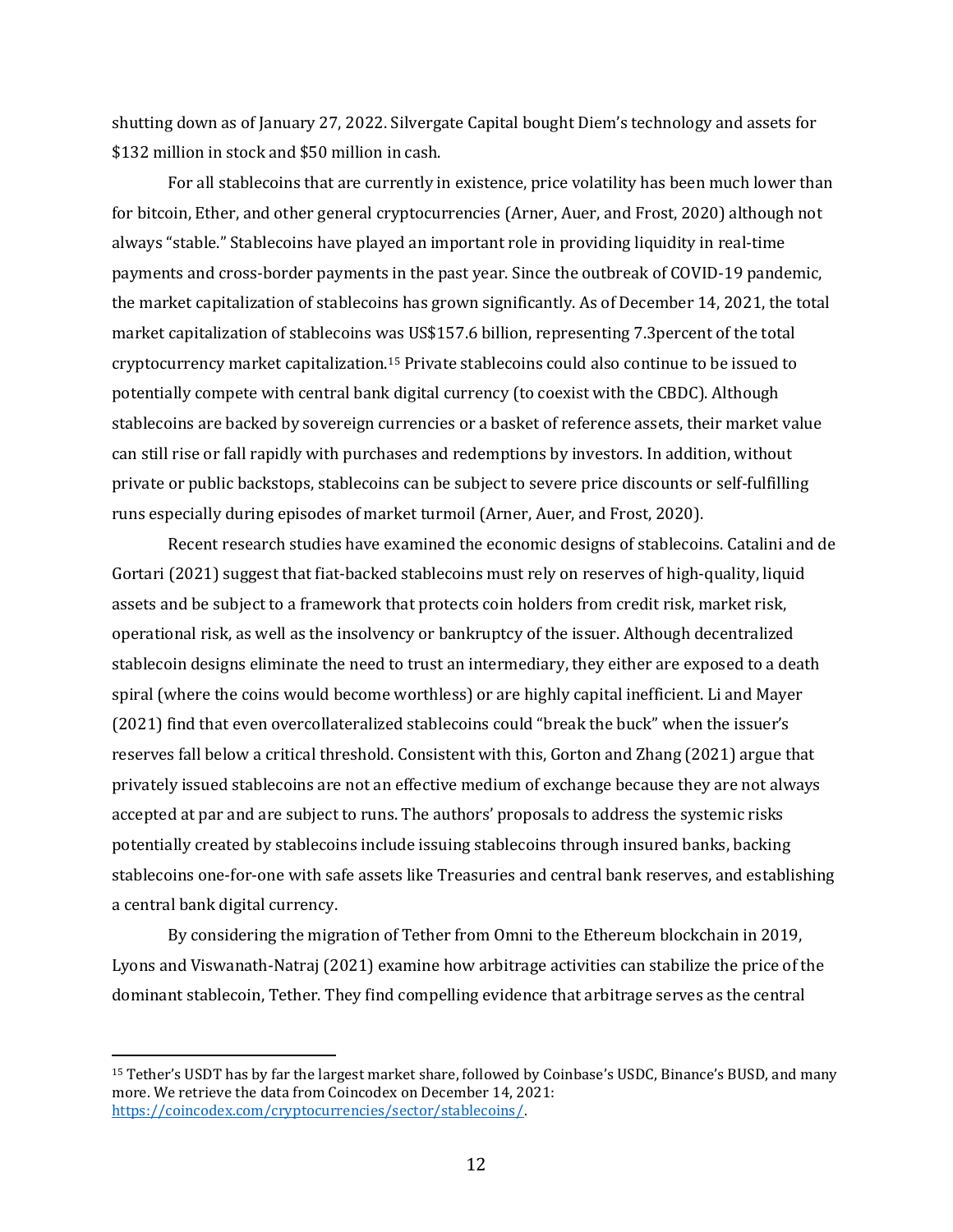stabilizing mechanism — an increase in arbitrage access leads to a significant increase in peg efficiency for stablecoins. This suggests that the introduction of forward and futures markets on stablecoins could attract arbitrage capital from regulated financial institutions, which could induce greater stability by keeping the pegs fully credible and collateralized.[16](#page-13-0) 

Li and Mayer (2021) point out that when stablecoins become unstable, the issuer could debase the stablecoins to avoid liquidation. However, whether the issuer decides to do so would depend on the trade-off between sustaining a stable value that stimulates demand and sharing risk with users to avoid liquidation. Mayer (2021) shows that debasement could invite speculation, which would further amplify price fluctuation and might then trigger a vicious cycle. Routledge and Zetlin-Jones (2021) examine speculative attacks on undercollateralized stablecoins and coordination failure. They show that an exchange rate policy, which involves less than 100 percent backing and dynamically adjusts to traders' conversion demand, can eliminate speculative attacks and maintain exchange rate stability.

## *3.2 CBDCs and China's Experience in e-CNY*

The announcement of Facebook's Libra and the public response to stablecoins have prompted central banks to explore the potential benefits and costs of issuing CBDCs. While most countries have not issued CBDC, several countries have started their CBDC exploratory projects. Some are farther along than others in their experimentation phase; for example, China and Sweden have both conducted their CBDC pilot programs. Different countries have been moving at different speeds. The BIS reports the various CBDC pilots around the globe, as of January 2022, based on a survey with 68 central bank respondents representing jurisdictions covering about 80 percent of the world population.[17](#page-13-1) 

Barontini and Holden (2019) show that many central banks are progressing from conceptual work on CBDCs into experimentation and proof of concept, including cooperating with other central banks. There have also been intensive debates on whether central banks should take

<span id="page-13-0"></span><sup>16</sup> In December 2020, members of the U.S. House of Representatives proposed the *Stablecoin Tethering and Bank Licensing Enforcement (STABLE) Act* that emphasizes full collateralization: [https://tlaib.house.gov/media/press-releases/tlaib-garcia-and-lynch-stableact.](https://tlaib.house.gov/media/press-releases/tlaib-garcia-and-lynch-stableact) 

<span id="page-13-1"></span><sup>&</sup>lt;sup>17</sup> Auer, Cornelli, and Frost (2020) report that the central banks in the survey were exploring various technical infrastructures for their CBDCs and that current proofs of concept seem to be based on blockchain and distributed ledger technology (DLT), although the specific designs vary by their domestic-focused objectives. The data have recently been updated to January 2022. More details and data can be found here: [https://www.bis.org/publ/work880.htm.](https://www.bis.org/publ/work880.htm)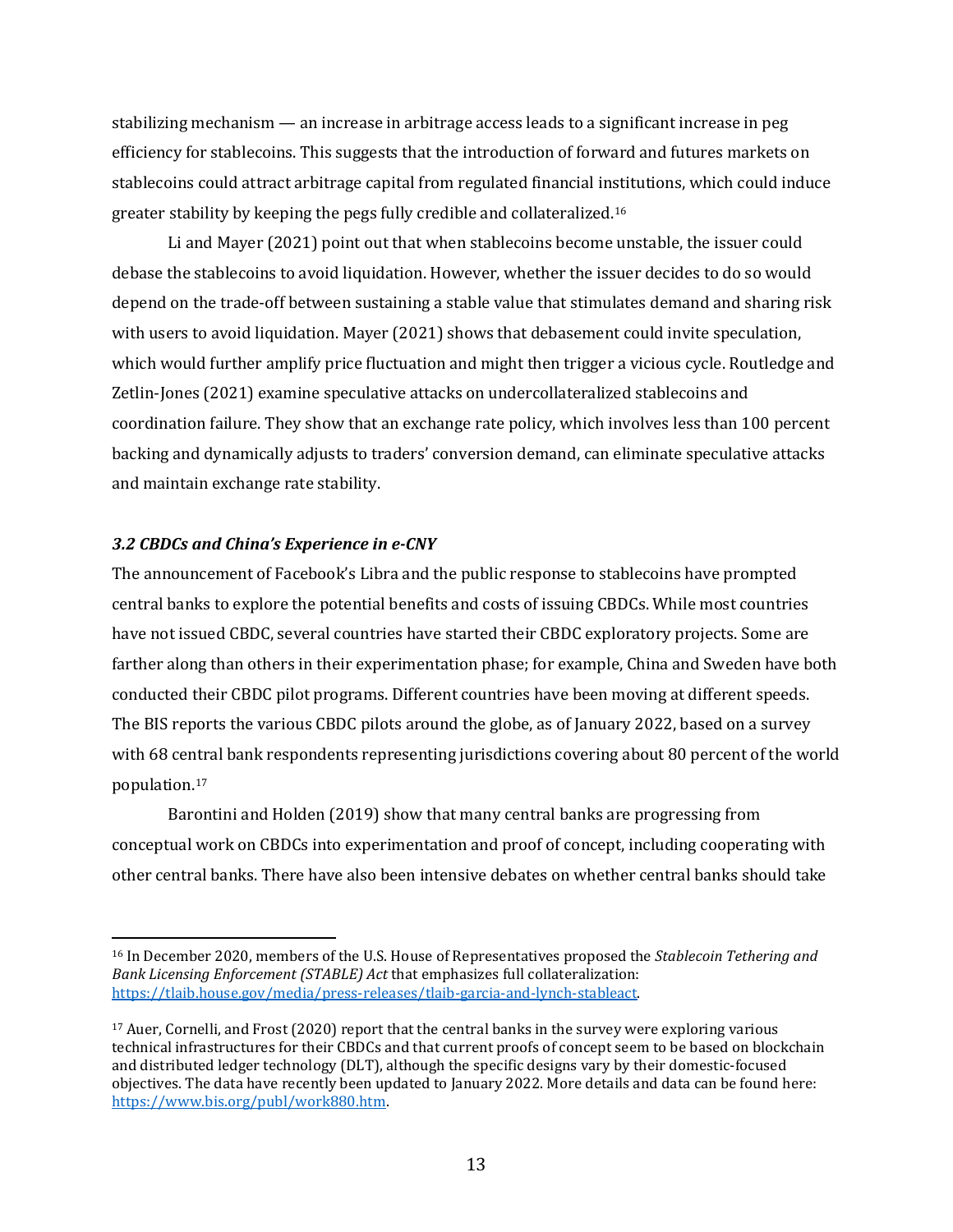the operating roles to issue CBDCs or play a supporting role in providing a payment rail for the private sector to operate private digital currencies.

Jagtiani et al. (2021) and Allen, Gu, and Jagtiani (2021) survey recent academic literature on CBDCs. The growing literature has concentrated on two fundamental questions: 1) How should central banks create retail digital money, and 2) Are CBDCs desirable to replace physical cash (Keister and Sanches, 2019; Brunnermeier, James, and Landau, 2019). The other is the systemic implication of CBDCs and how to cope with the related risks and instability they may cause (Brunnermeier and Niepelt (2019); Niepelt (2020); Fernandez-Villaverde, Sanches, Schilling, and Uhlig (2021); Fernandez-Villaverde and Sanches (2019); and Keister Sanches (2022)). Veneris, Park, Long, and Puri (2021) present an example of a CBDC design and implementation plan, based on academic research of the possible technological, legal, and economic components of CBDC.[18](#page-14-0)

In terms of policy implications, there have been intense discussions around the specific designs of CBDCs. *First,* there is the question of whether the CBDC should be a wholesale instrument used for settlement between financial institutions or a retail system where the CBDC is a central bank liability accessible to all consumers. If it is a retail system, there is the question of whether the financial system architecture should have the central bank interacting with the general public directly or whether the private sector (including banks) should handle all the customerfacing activities. [19](#page-14-1) *Second*, there are questions around what would be permissible in creating the CBDC, with different features resulting in different implications on monetary policy effectiveness and financial stability overall. Examples include whether the CBDC should replace cash or supplement cash (i.e., whether there should be a cashless economy). [20](#page-14-2) *Third*, whether the CBDC would earn interest, and if so, should the interest rates on the CBDC be allowed to be negative. *Fourth*, what is the right balance for level of transparency, security, and consumer privacy when using the CBDC for payments. *Fifth*, how to encourage consumers to widely adopt the CBDC usages (in place of the current payment methods such as cash, credit/debit cards, check, and buy now, pay later). *Finally*, there are other questions and concerns around: 1) the possibility of having some

<span id="page-14-0"></span><sup>18</sup> In early 2020, the Bank of Canada issued a contingency plan for the potential introduction of a CBDC and later that spring ran a global competition among universities to sample arm-length designs. This paper is the proposal that was selected as a finalist in this competition, a proposal for Bank of Canada's Central Bank Digital Loonie (CBDL).

<span id="page-14-1"></span><sup>&</sup>lt;sup>19</sup> As discussed later in Section 4, the U.S. Federal Reserve has indicated that if issued, the CBDC would follow an intermediated rather than direct retail account with the Fed. See https://www.federalreserve.gov/publications/files/money-and-payments-20220120.pdf.

<span id="page-14-2"></span><sup>20</sup> One of the three foundational principles for the BIS CBDC coalition suggest a tendency toward having CBDC coexistence with the existing form of payments including cash; see https://www.bis.org/publ/othp33.pdf.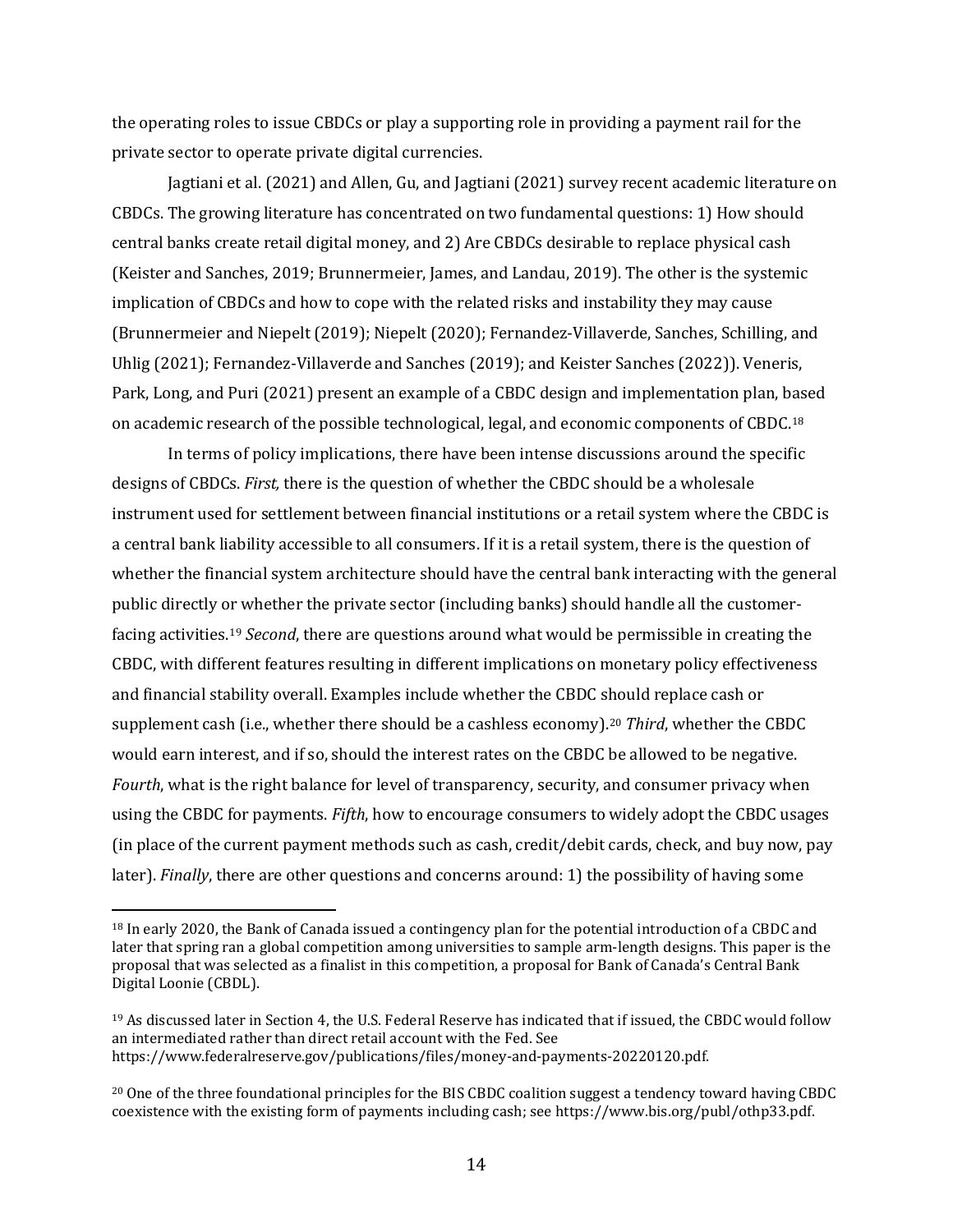offline components of the CBDC (for small transactions) so users could use CBDCs in areas without Internet access or electricity; and 2) the level of interoperability across platforms and for crossborder payments.

Auer, Cornelli, and Frost (2020) develop a novel CBDC project index based on central bank research and development (R&D) projects and examine the economic and institutional drivers of CBDC development. Their empirical analysis shows that higher mobile phone usage and higher innovation capacity are positively associated with the likelihood that a country is currently researching or developing a CBDC. They also find that, as expected, retail CBDCs are more likely to be introduced and beneficial in economies with a large informal economy in which a large portion of the population remains unbanked or underbanked.

The PBOC has been at the forefront of CBDC research for several years, and it was also the first central bank that declared an intention to launch an official CBDC. In 2014, the PBOC formed a task force to study digital fiat currencies, including their issuance framework, key technologies, issuance, and circulation environment, and to learn from experiences from other countries. In early 2016, the PBOC announced a "strategic goal" of launching a CBDC, which could enhance financial inclusion and efficiency in the payment system. The CBDCs are also expected to reduce (or eliminate) the high costs related to issuing, printing, transporting, and managing paper cash.<sup>[21](#page-15-0)</sup> Afterward, there was a global wave of cryptocurrency speculation and a boom in ICOs. The PBOC quickly banned all ICO transactions in September 2017. Only digital currency issued or effectively regulated by the PBOC could be circulated in China.[22](#page-15-1)

In late 2017, after approval by the State Council of China, the PBOC began to work with commercial institutions to develop and test the digital fiat currency, the e-CNY. The goal was to provide a state-backed monetary system, rather than just a payment system. After some years of work, in April 2020, the PBOC announced a set of trials in four cities (Shenzhen, Suzhou, Xiong'an, and Chengdu) that were to take place in preparation for the 2022 Winter Olympics in Beijing in early February, which has been seen as an opportunity for the PBOC to raise awareness about the e-CNY. According to a speech by Governor Gang Yi in November 2020, the number of transactions with the new digital currency had reached 4 million at that time, adding up to a total of 2 billion

<span id="page-15-0"></span><sup>&</sup>lt;sup>21</sup> The PBOC organized a meeting about digital currency in January 2016, discussing the framework of cryptocurrencies and CBDCs, and announced it was preparing to launch a CBDC soon: [http://www.pbc.gov.cn/goutongjiaoliu/113456/113469/3008070/index.html?luicode=10000359&from=ti](http://www.pbc.gov.cn/goutongjiaoliu/113456/113469/3008070/index.html?luicode=10000359&from=timeline&isappinstalled=0) [meline&isappinstalled=0.](http://www.pbc.gov.cn/goutongjiaoliu/113456/113469/3008070/index.html?luicode=10000359&from=timeline&isappinstalled=0) 

<span id="page-15-1"></span><sup>&</sup>lt;sup>22</sup> All private crypto-related transactions were later prohibited in China starting in September 2021.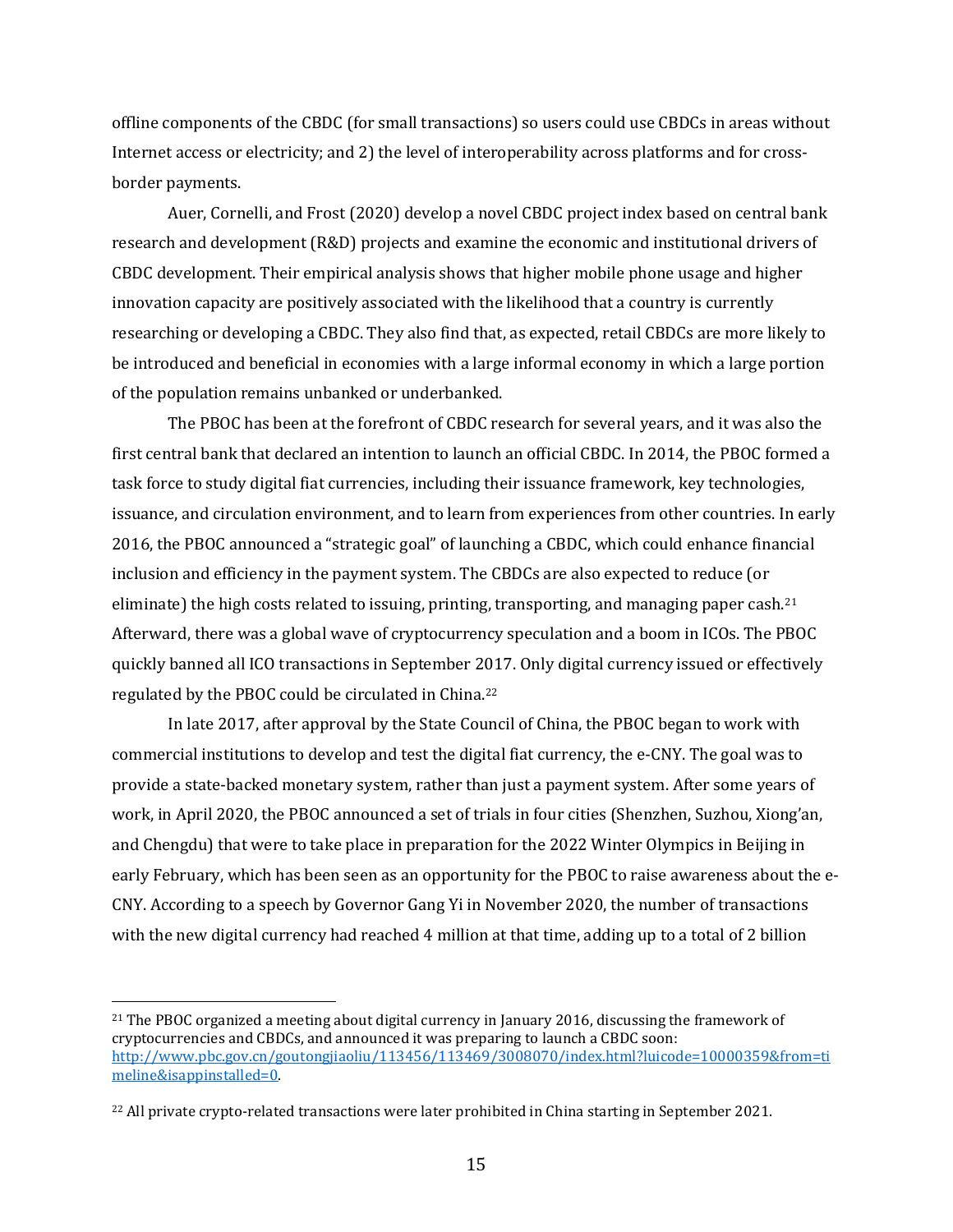RMB.[23](#page-16-0) Starting from November 2020, a few more cities including Shanghai, Hainan, and Changsha joined the CBDC pilots. Since January 2022, Tencent has launched e-CNY services on WeChat Pay, and a number of other Internet giants including JD.com and Didi Taxi have also started accepting e-CNY payment in trial cities. During the Winter Olympics, China successfully tested the appeal of e-CNY by providing e-CNY's mobile application and payment cards or wristbands to visiting foreigners. Visitors can also convert foreign bank notes to e-CNY at self-service machines. Convenience stores and small merchants inside the Olympic Village, where the foreign visitors stayed, as well as the shops at railway stations near the game venues were equipped with machines that take e-CNY.

At the same time, the PBOC made special efforts to ensure that the development of the e-CNY is in line with the legal framework of China by issuing the newly revised version of *Law of the People's Bank of China* (Revised Draft for Comments), which clarifies that "RMB includes both physical and digital forms." Consumers can withdraw e-CNY from state-bank ATMs to smartphone e-wallets, and payments can be made by holding the phone close to a point-of-sale device that all vendors will have.

In the white paper that the PBOC published in July 2021, e-CNY is formalized as the digital version of fiat currency issued by the PBOC and operated by authorized operators. It is a valuebased, quasi-account-based, and account-based hybrid payment instrument, with legal tender status and loosely coupled account linkage. E-CNY is a retail CBDC issued to the public. To protect consumers' privacy, the e-CNY follows the principle of "anonymity for small value and traceable for high value." The e-CNY system adopts a distributed and platform-based design, based on a mix of technologies such as trusted computing and special encryption, which can support the rapid growth of e-CNY transactions (PBOC, 2021). In addition, China has been growing its own payment system, the Cross-border Interbank Payment System (CIPS), to facilitate interoperability across jurisdictions, real-time cross-border payments, including international trades and investments, and to internationalize the Chinese currency in the global market.[24](#page-16-1) Although currently e-CNY is still

[https://www.chinadaily.com.cn/a/202012/16/WS5fd94b02a31024ad0ba9c08d.html.](https://www.chinadaily.com.cn/a/202012/16/WS5fd94b02a31024ad0ba9c08d.html) 

<span id="page-16-0"></span><sup>&</sup>lt;sup>23</sup> In Shenzhen and Suzhou, the trials chose regular people by lottery as participants, "airdropping" currency into new pilot wallets that could be used in designated places in the cities during the trial period. For more details, see, for example:

<span id="page-16-1"></span><sup>&</sup>lt;sup>24</sup> CIPs was launched by PBOC in 2015 to settle international trades in e-CNY. For more discussion about CIPS, [see: https://www.bloomberg.com/news/articles/2021-09-22/china-s-fledgling-cross-border-payments](https://www.bloomberg.com/news/articles/2021-09-22/china-s-fledgling-cross-border-payments-system-grows-its-reach#:%7E:text=China%20is%20quietly%20growing%20its,System%2C%20run%20by%20CIPS%20Co)system-grows-its-

[reach#:~:text=China%20is%20quietly%20growing%20its,System%2C%20run%20by%20CIPS%20Co.](https://www.bloomberg.com/news/articles/2021-09-22/china-s-fledgling-cross-border-payments-system-grows-its-reach#:%7E:text=China%20is%20quietly%20growing%20its,System%2C%20run%20by%20CIPS%20Co)  By January 23, 2022, there were 75 direct participating banks using this system: [https://www.cips.com.cn/cips/ywfw/cyzgg/55496/index.html.](https://www.cips.com.cn/cips/ywfw/cyzgg/55496/index.html)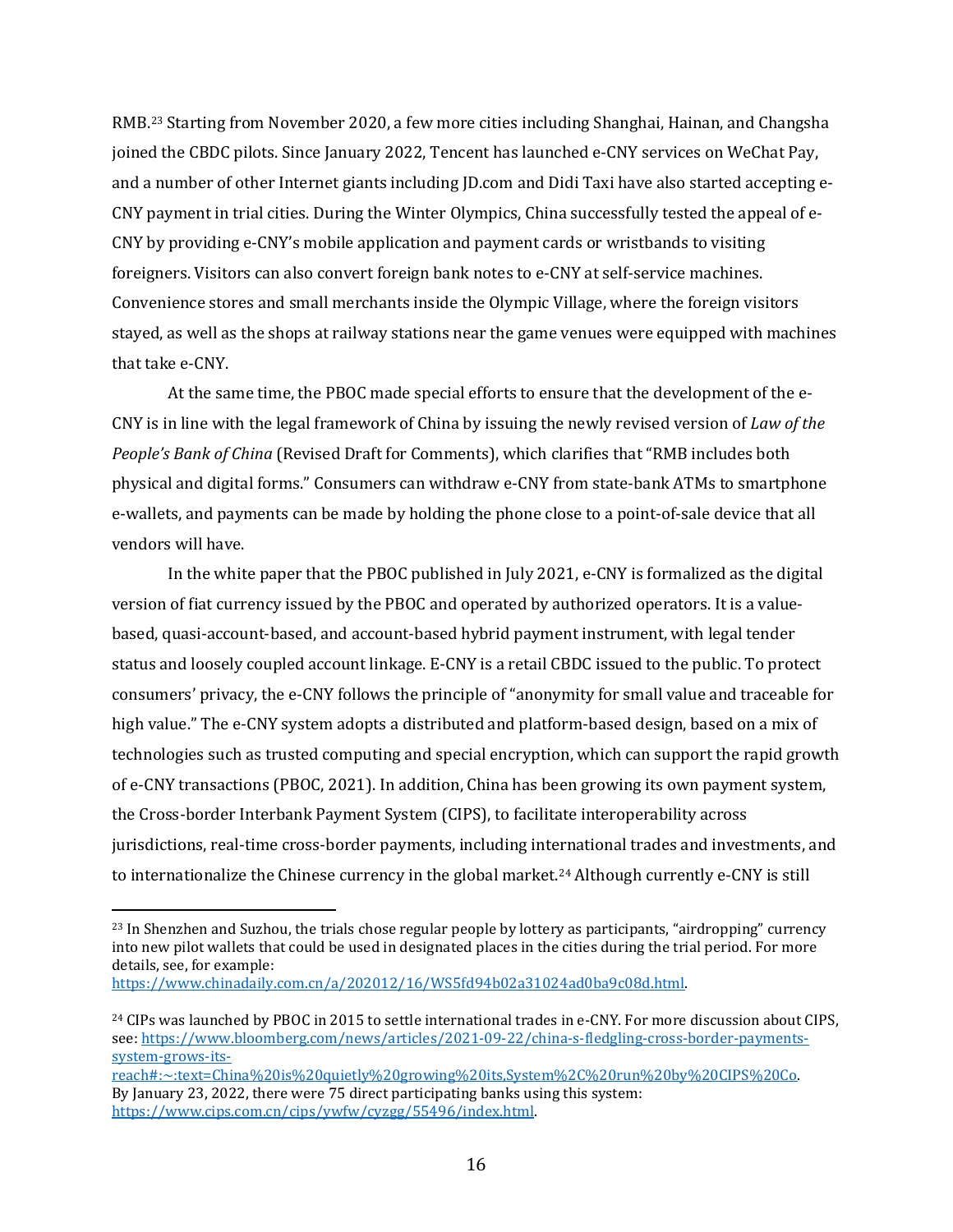designed mainly for domestic retail payments, the PBOC documents in the white paper that one of the goals of developing the e-CNY system is to echo the international initiative and improve efficiency in cross-border payments; therefore, it will also explore a pilot for cross-border payment programs in the future (as e-CNY is technically ready for cross-border use) and will work with relevant central banks and monetary authorities on digital fiat currency (People's Bank of China (PBOC), 2021). Some analysts argue that if e-CNY were to become a cornerstone of a new crossborder payments, it will likely promote the internationalization of the RMB, and in the long run, the introduction of the e-CNY and its successful adoption could potentially help to foster structural transformation of the Chinese financial system.[25](#page-17-0) 

## **4. Regulation of Cryptocurrencies and Stablecoins: China Compared with Other Countries**

Cryptocurrencies and digital assets have grown exponentially and have become increasingly complex in recent years. Despite their dramatic growth, volatility, and evolving technologies, cryptocurrency regulations have been slow to catch up with the pace of the market. In China, the PBOC announced in September 2021 that all the activities related to cryptocurrencies and stablecoins are illegal. Similarly, Russia's central bank announced in January 2022 that all activities and mining of cryptocurrencies are illegal, citing financial stability and monetary policy concerns. But around the globe, there are no overarching and centralized regulatory frameworks regarding cryptocurrencies and stablecoins. This lack of regulatory clarity at the national level and international level has created risks and uncertainties, leaving investments in the cryptocurrencies and other cryptoassets vulnerable to fraud, manipulation, and other abuse from bad actors. Some market participants seem to be more concerned about the regulatory uncertainty than the regulation itself. However, designing effective crypto regulations is extremely complex because of the moving targets driven by the rapidly changing technology.

In contemplating cryptocurrency regulations, there are several potential challenges and obstacles for financial regulators to overcome. Important considerations in designing and implementing fintech regulations include systemic risks, consumer protection, transparency, KYC/AML (Know-Your-Customers and anti-money laundering), and balancing improvements in efficiency without discouraging fintech innovations and risks inherent in many fintech developments. For example, Switzerland has provided a good example of a regulatory system that

<span id="page-17-0"></span><sup>25</sup> A recent article in *ChinaDaily* also discussed the possible cross-border usage of e-CNY and its impact on RMB's internationalization based on the PBOC's white paper: [https://global.chinadaily.com.cn/a/202107/29/WS610201faa310efa1bd66528b.html.](https://global.chinadaily.com.cn/a/202107/29/WS610201faa310efa1bd66528b.html)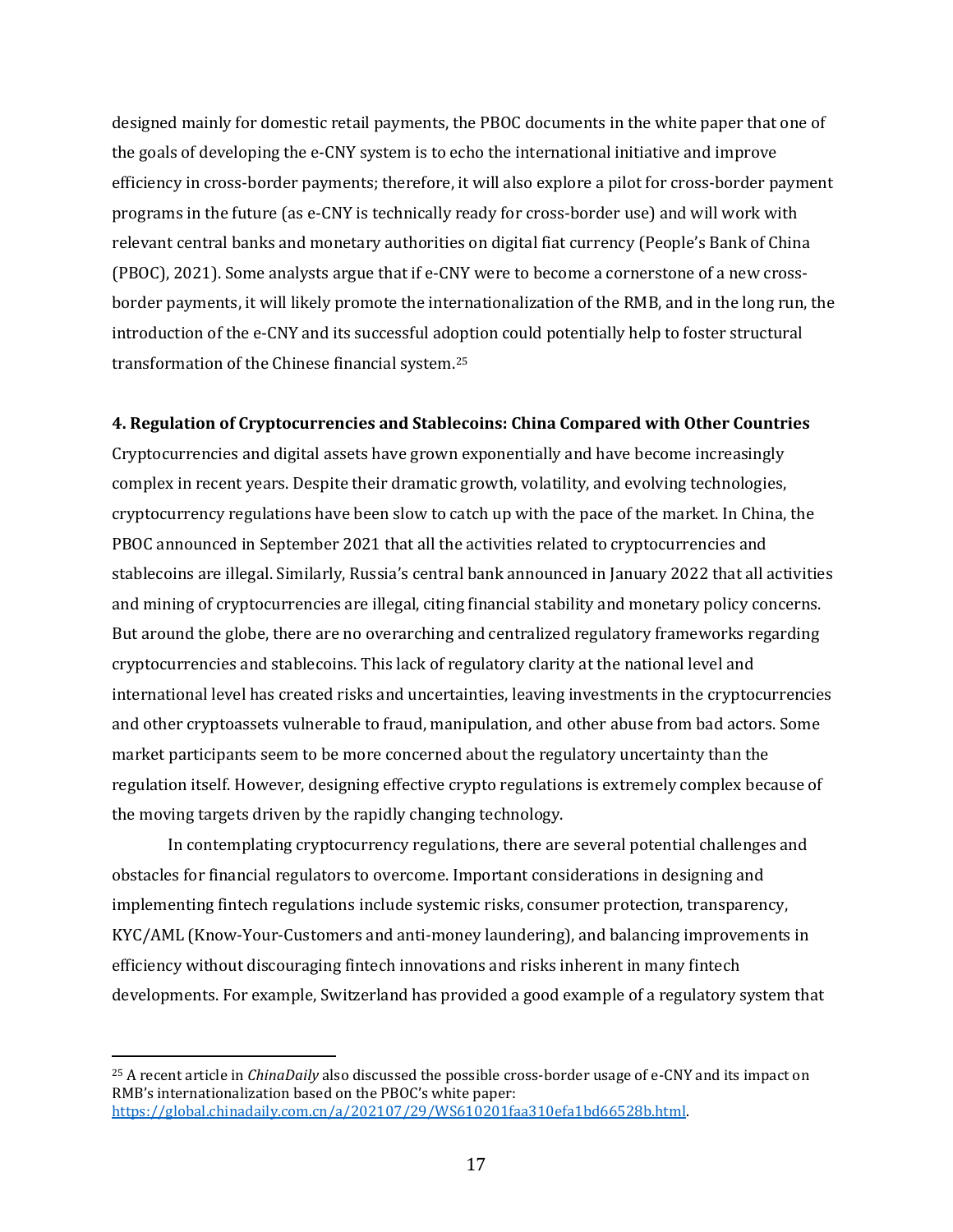encourages fintech innovations. The UK's "regulatory sandbox" approach has also been helpful in supporting industry efforts to explore new innovations without causing harm to the public at large.

Earlier (Section 3.2), we discussed some regulatory concerns around CBDCs in general and some lessons learned from the introduction of the e-CNY, the Chinese (government-issued) digital currency. In this section, we concentrate on the regulatory issues around privately issued cryptocurrencies, especially stablecoins. In general, cryptocurrencies that are not backed by assets that have stable intrinsic value would have unpredictably fluctuating market values, which undermines their ability to be used as an alternative to cash.[26](#page-18-0) Stablecoins were initially created to address the disadvantages observed with bitcoin and other cryptocurrencies. Stablecoins have been adopted as a means of payment for ecommerce, peer-to-peer, and a range of potential future applications. Therefore, they have the potential to be used as an alternative digital monetary instrument, which has raised new regulatory challenges.

There have been concerns around private cryptocurrencies, including legal certainty, sound governance, anti-money laundering and countering the financing of terrorism compliance, cybersecurity, and consumer protection (BIS, 2019; Didenko, Zetzsche, Arner, and Buckley, 2020). For example, the decentralized nature of stablecoin arrangements may pose some governance challenges; stabilization mechanisms and redemption arrangements may pose market, liquidity, and credit risks; and the infrastructure and technology used to record cryptocurrency transactions may pose significant operational risks, cybersecurity risk, and financial stability concerns.

In October 2020, the Financial Stability Board (FSB) issued a report with a set of 10 high-level recommendations on cryptocurrency regulations and the oversight of global stablecoins.<sup>[27](#page-18-1)</sup> The key considerations in designing stablecoin regulations include how to: 1) design and implement such regulations in a continuously changing environment (with advanced technology and new innovations); 2) effectively minimize the economic and financial risks arising from new technologies; 3) avoid regulatory arbitrage; 4) maximize consumer protection; and 5) avoid causing harm to the growth of innovations. In addition, the BIS (2021) provides further principles for financial market infrastructures to stablecoin arrangements, including that, a systemically

<span id="page-18-0"></span><sup>26</sup> See, for example, Paul Vigna, "Why Bitcoin Hasn't Gained Transactions as a Form of Payment," *Wall Street Journal*, February 9, 2021:

[https://www.wsj.com/articles/why-bitcoin-hasnt-gained-traction-as-a-form-of-payment-](https://www.wsj.com/articles/why-bitcoin-hasnt-gained-traction-as-a-form-of-payment-11612886974#:%7E:text=Because%20the%20Internal%20Revenue%20Service,gains%20taxes%20on%20that%20transaction)[11612886974#:~:text=Because%20the%20Internal%20Revenue%20Service,gains%20taxes%20on%20that](https://www.wsj.com/articles/why-bitcoin-hasnt-gained-traction-as-a-form-of-payment-11612886974#:%7E:text=Because%20the%20Internal%20Revenue%20Service,gains%20taxes%20on%20that%20transaction) [%20transaction](https://www.wsj.com/articles/why-bitcoin-hasnt-gained-traction-as-a-form-of-payment-11612886974#:%7E:text=Because%20the%20Internal%20Revenue%20Service,gains%20taxes%20on%20that%20transaction).

<span id="page-18-1"></span><sup>&</sup>lt;sup>27</sup> On October 13, 2020, the Financial Stability Board (FSB) issued a report "Regulation, Supervision and Oversight of 'Global Stablecoin' Arrangements: Final Report and High-level Recommendations": [https://www.fsb.org/wp-content/uploads/P131020-3.pdf.](https://www.fsb.org/wp-content/uploads/P131020-3.pdf)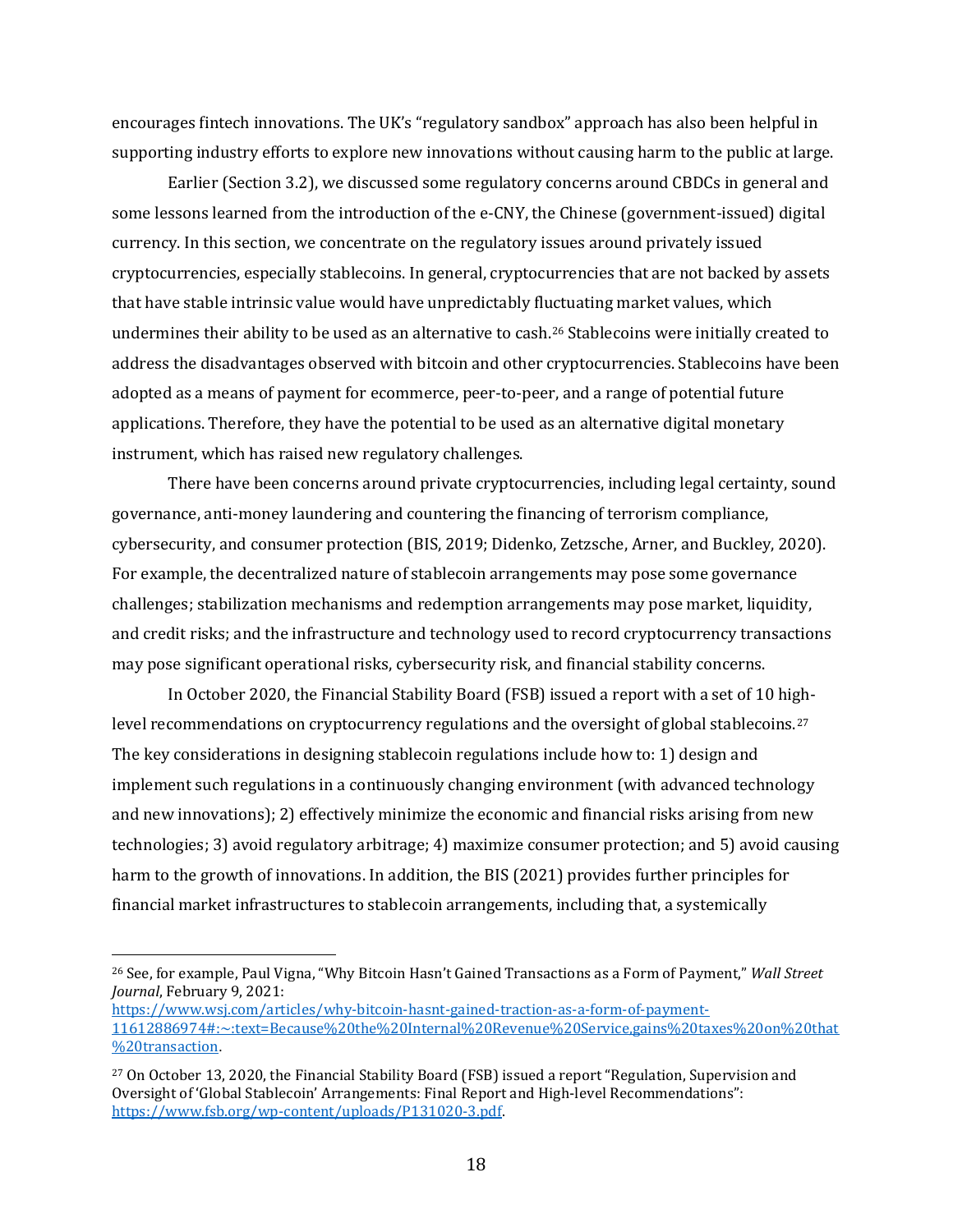important stablecoin arrangement should have clear ownership structure, regularly review the material risks, provide clear and final settlements, and keep low credit and liquidity risks.

Arner, Auer, and Frost (2020) suggest that "embedded supervision" could potentially be used to monitor blockchain-based stablecoins that are fully backed by high-quality assets. The embedded supervision allows bank supervisors to verify stablecoins' regulatory compliance by reading the market's distributed ledger (such as monthly public auditor reports of the smart contract or the reserve on the websites of stablecoins) without the need for businesses to actively collect, verify, and deliver the data, and therefore, can largely reduce the compliance costs (Auer, 2019). These reports could also be fully automated and/or made available on a real-time basis for the embedded supervision.

As mentioned earlier, regulators around the globe have expressed concerns around the explosive growth of cryptocurrencies. Stablecoins are not as volatile but could have significant impact on consumer welfare and the overall financial stability. Regulators are making progress in coming up with effective regulations for stablecoins. Cryptocurrency regulations overall could eliminate uncertainty around the lack of clarity and could further promote growth in this market. With effective regulations, market participants would have more confidence in the market, and financial institutions would likely participate, allowing cryptoassets to go mainstream. Crypto regulations are also likely to vary across jurisdictions (to focus on KYC/AML under Bank Secrecy Act, tax invasion, illicit financial activities, and consumer protection). We discuss the current status of stablecoin regulations in different parts of the world below, focusing on the U.S., Europe, and China.

#### *4.1 Crypto and Stablecoin Regulations in China*

As mentioned earlier, China announced in October 2021 that all activities/transactions related to digital currencies, cryptocurrencies, or stablecoins are considered illegal. This was a blanket ban on all transactions and mining/issuing of private cryptocurrencies. Instead, China is now the frontrunner in terms of CBDC experimentation and implementation. Prior to the ban, it had the largest market share of private-issued cryptocurrencies. While it remains unclear whether the cryptocurrency ban might be lifted in the future, financial institutions in China are currently not allowed to offer any crypto-related services. However, Chinese citizens who had already owned cryptocurrencies could continue to hold them.

In addition to banning all private-issued cryptocurrencies and stablecoins in China, the PBOC has issued its own CBDC and is experimenting with a partial implementation in several major

19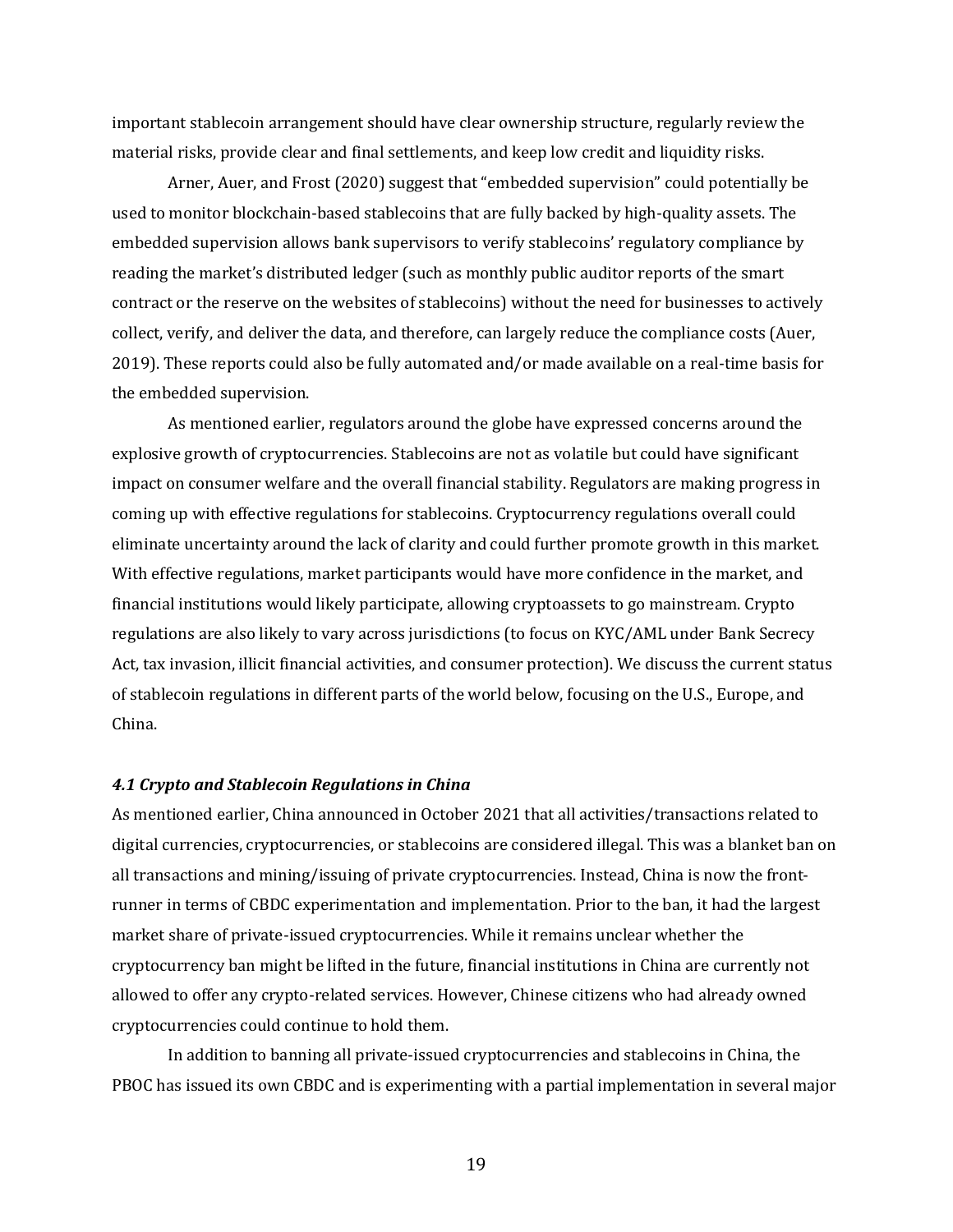cities. Assuming that the e-CNY will eventually be fully implemented, the PBOC has determined that it should be the government's role to take full control of the digital currency, with no interference from the private sector. There has been no right or wrong answer so far on who would be best to issue the currencies. While central banks are likely to be more effective in consumer protection, the private sector may be better in designing a superior consumer interface and timely adoption of evolving underlying technology. In addition, unlike in China, some other countries are considering having the central bank play a supporting role while allowing the private sector to design and issue the cryptocurrencies — to promote decentralization in finance. An extreme case is in El Salvador, which announced in 2021 that it was making bitcoin a legal tender in the country.

In designing the new payment landscape dominated by government-issued CBDC (rather than private-issued cryptocurrencies), the PBOC has been strategic in providing incentives for the public adoption of its CBDC, as evident through several pilot programs. The cryptocurrency and stablecoin regulations in China could effectively promote public confidence and a widespread adoption of e-CNY. Furthermore, if the e-CNY could build public trust globally and become a mainstream digital currency, new business opportunities would be created, including global ecommerce, which would promote growth in the Chinese financial sector.[28](#page-20-0) This would be possible if the high adoption rates we recently observed in the trial regions and other venues around the Winter Olympics (in February 2022) continue into the future.<sup>[29](#page-20-1)</sup> Some believe that the crypto regulation in China, which restricts private cryptocurrencies and issues the government CBDC, could alleviate the problems inherent in China's financial system, as more credit would be made accessible to those previously "underserved" SMEs and start-ups, allowing the Chinese financial systems to grow more rapidly (with more efficient and more inclusive lending and payment system outside the banking sector) to keep pace with the size of its real economy. This transformation could not be achieved without the risk of highly volatile currency valuation and significant uncertainties if relying on private-issued cryptocurrencies.

#### *4.2 Crypto and Stablecoin Regulations in the U.S.*

Stablecoins may be created in different forms for different purposes, and they would be regulated by different agencies. Examples include stablecoins for payments, stablecoins for investment (treated as securities and regulated by the Security Exchange Commission (SEC)), or commodity

<span id="page-20-0"></span><sup>28</sup> As of January 2022, China's CBDC has about 261 million users, with transactions worth US\$13.8 billion, and with more than 8 million merchants already accepting e-CNY.

<span id="page-20-1"></span><sup>29</sup> Trial regions include Shenzhen, Suzhou, Xiong'an, Chengdu, Shanghai, Hainan, Changsha, Xian, Qingdao, and Dalian.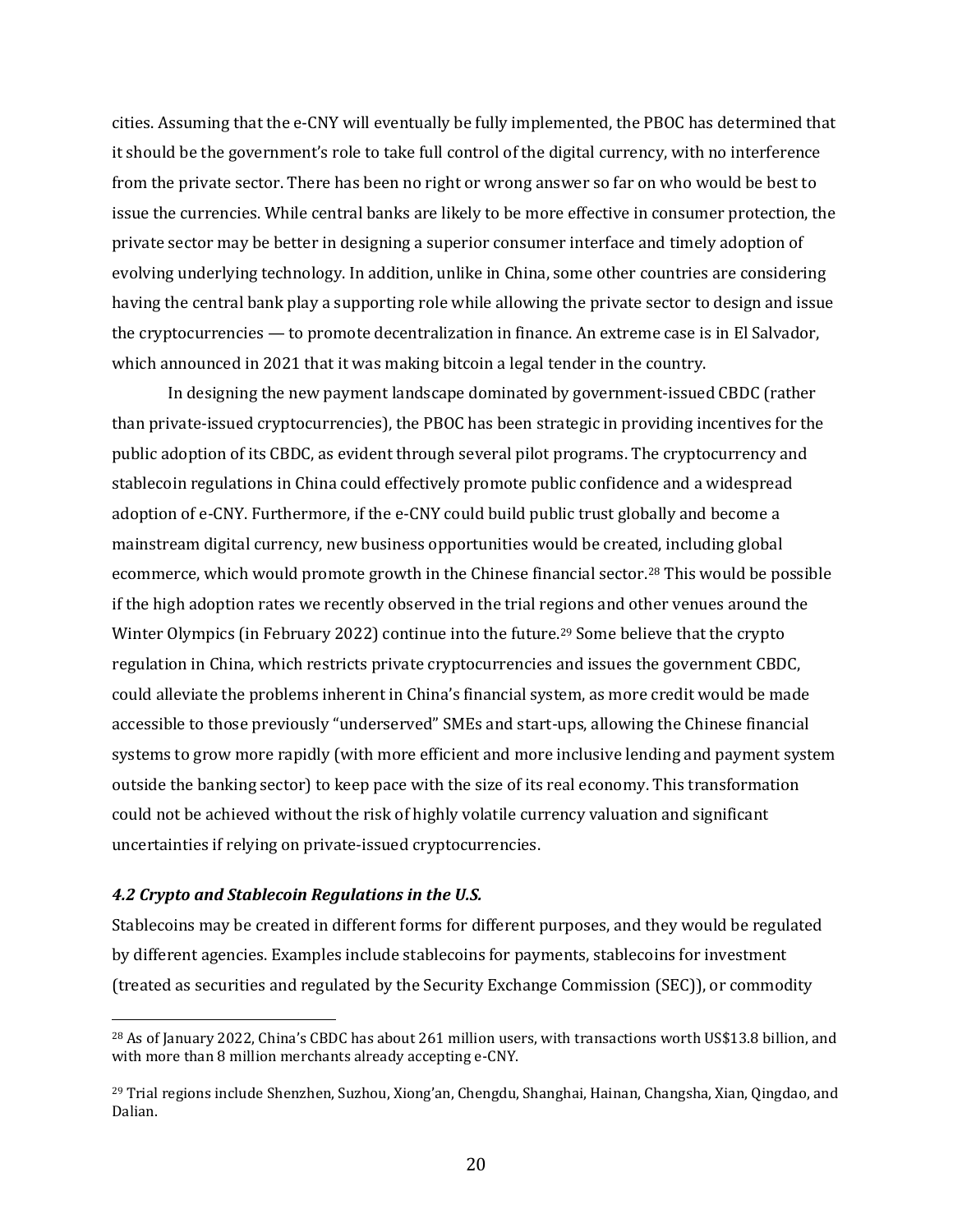stablecoins (the futures trading of these coins would be regulated by the Commodity Futures Trading Commission (CFTC)). Other regulators involved are the Financial Crimes Enforcement Network (FinCEN), the Office of the Comptroller of the Currency (OOC), the Consumer Financial Protection Bureau (CFPB), state-level regulators, and the Financial Stability Oversight Council (FSOC). The number of regulators involved could make stablecoin regulations more complicated to implement, requiring significant efforts among U.S. regulatory agencies to coordinate and collaborate to avoid contradiction and unintended consequences of stablecoin regulations.

Currently, policymakers' thinking about the appropriate regulation of stablecoin in the U.S. is at a preliminary stage. There have been a few white papers and reports released on this topic recently. First, the President's Working Group on Financial Markets (PWG), the Federal Deposit Insurance Corporation, and the OCC released a joint report on November 1, 2021.[30](#page-21-0) The report views stablecoins as a complex multifaceted product with a complex multifaceted set of risks. Failures to maintain a stable value could expose stablecoin users to significant losses and a run that would disrupt the payment system and financial stability overall. Given the recent growth in stablecoins and its potential to rapidly scale into the near future also raises several concerns related to systemic risk, economic power concentration among bigtech firms, illicit finance, compliance with anti-money laundering (AML) and combating the financing of terrorism (CFT), market integrity related to trading of digital assets, and end-user protection. These risks have been recognized in the U.S. through the PWG report (November 2021) as well as the *Stablecoin Classification and Regulation Act* of 2020.[31](#page-21-1) As a result, the report recommends that payment stablecoins convertible into U.S. dollars must be issued only by insured depository institutions and that laws should be created to enforce regulations on stablecoins as insured deposits, subject to supervision at both the depository institution and the holding company levels. While the scope of this report is limited to stablecoins, there have also been additional ongoing work related to a broader digital asset category and the DLT.[32](#page-21-2)

Second, the Federal Reserve Board (2022) discussion paper on CBDC was released on January 20, 2022. This represents the Fed's initial policy analysis around CBDC, including thoughts

<span id="page-21-0"></span><sup>30</sup> See the President Working Group (2021)[, President's Working Group on Financial Markets Releases Report](https://home.treasury.gov/news/press-releases/jy0454)  [and Recommendations on Stablecoins | U.S. Department of the Treasury.](https://home.treasury.gov/news/press-releases/jy0454) 

<span id="page-21-1"></span><sup>31</sup> See the Board of Governors of the Federal Reserve System (2022), [Money and Payments: The U.S. Dollar in](https://www.federalreserve.gov/publications/files/money-and-payments-20220120.pdf)  [the Age of Digital Transformation \(federalreserve.gov\).](https://www.federalreserve.gov/publications/files/money-and-payments-20220120.pdf)

<span id="page-21-2"></span><sup>32</sup> Researchers, including Schwarcz (2021), points out that there are also risk that the wide use of stablecoins might undermine the government's ability to operate monetary and economic policy; thus, some strategic mandate of public-private collaboration might be necessary.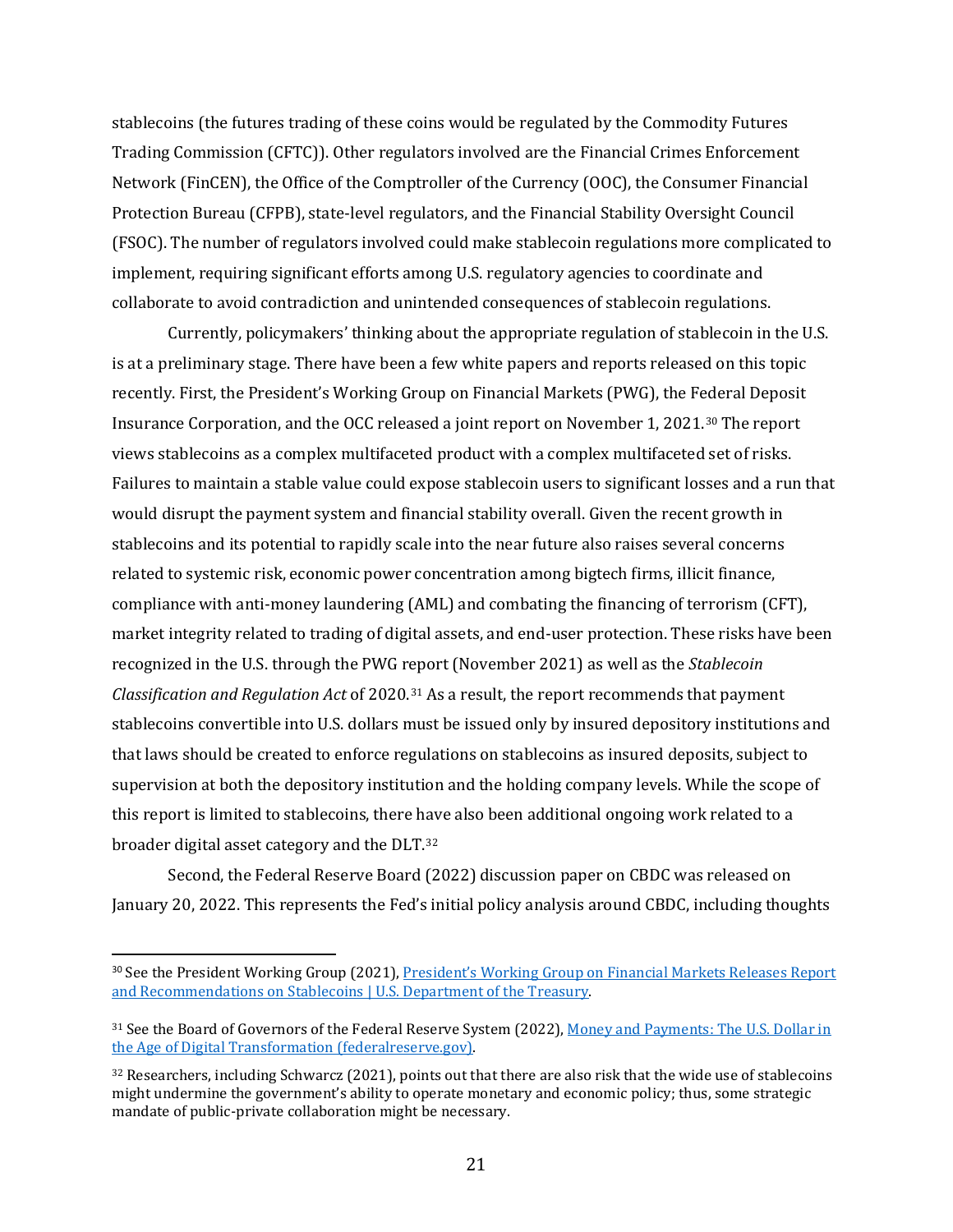on the potential for a U.S. central bank digital currency and its public policy concerns around the decisions of whether to adopt a U.S. CBDC.<sup>[33](#page-22-0)</sup> There are a few clear messages from this discussion paper around the key features of a U.S. CBDC if it is adopted. That is, a CBDC would be adopted only if it would deliver the benefits to households, businesses, and the overall economy more effectively than alternative options. In addition, if adopted, the U.S. CBDC would complement, rather than replace, current forms of money. Consumer privacy would also be protected, and consumers and CBDC users would be protected against criminal activity. The Fed also indicates in the discussion paper that, if adopted, the U.S. CBDC would be intermediated, so that it would be run by the private sector (rather than the Fed), which would offer accounts or digital wallets to facilitate the management of CBDC holdings and payments. Individual retail consumers would not have a direct account with the Federal Reserve. Moreover, the U.S. CBDC, if adopted, would be readily, widely, and seamlessly transferable between customers of different intermediaries, and it would be identity verified to comply with existing rules and regulations that are designed to combat money laundering and terrorist financing. The Federal Reserve is committed to evaluating a wide range of views, with public comments due within four months after the paper was released, and it plans to take an active role in formulating international standards for CBDCs.[34](#page-22-1)

Third, *Project Hamilton Report* on the technical experimentation on CBDC was released by the Federal Reserve Bank of Boston and MIT Digital Currency Initiative on February 3, 2022. The Project Hamilton report, which explores the technical feasibility of a high-performance payment processing system designed for a CBDC, also released the accompanying codes that were used for the project as an open source to promote industry collaboration more broadly. Once again, the project does not attempt to determine whether a U.S. CBDC should be adopted but only attempt to understand any technical constraints to support future CBDC policy decisions in the future.

On February 18, 2022, one of the Federal Reserve Governors, Lael Brainard, pointed out that it would be important for policymakers to consider a full range of possible policy options to bring forward the benefits of new technologies while safeguarding stability. Brainard (2022) argues in favor of a U.S. CBDC as it might be a way "to ensure that people around the world who use the

<span id="page-22-0"></span><sup>&</sup>lt;sup>33</sup> It is stated that the paper is not intended to advance any specific policy outcome and not intended to signal that the Federal Reserve will make any imminent decisions about the appropriateness of issuing a U.S. CBDC. The paper highlights several potential benefits and key concerns around adopting a U.S. CBDC, and the Federal Reserve is soliciting public comment on its questions to be submitted by May 20, 2022.

<span id="page-22-1"></span><sup>&</sup>lt;sup>34</sup> The Federal Reserve Bank of New York has recently established the New York Innovation Center as part of the BIS program to conduct research, experimentation, and testing of CBDC software in collaboration with partners inside and outside the Federal Reserve.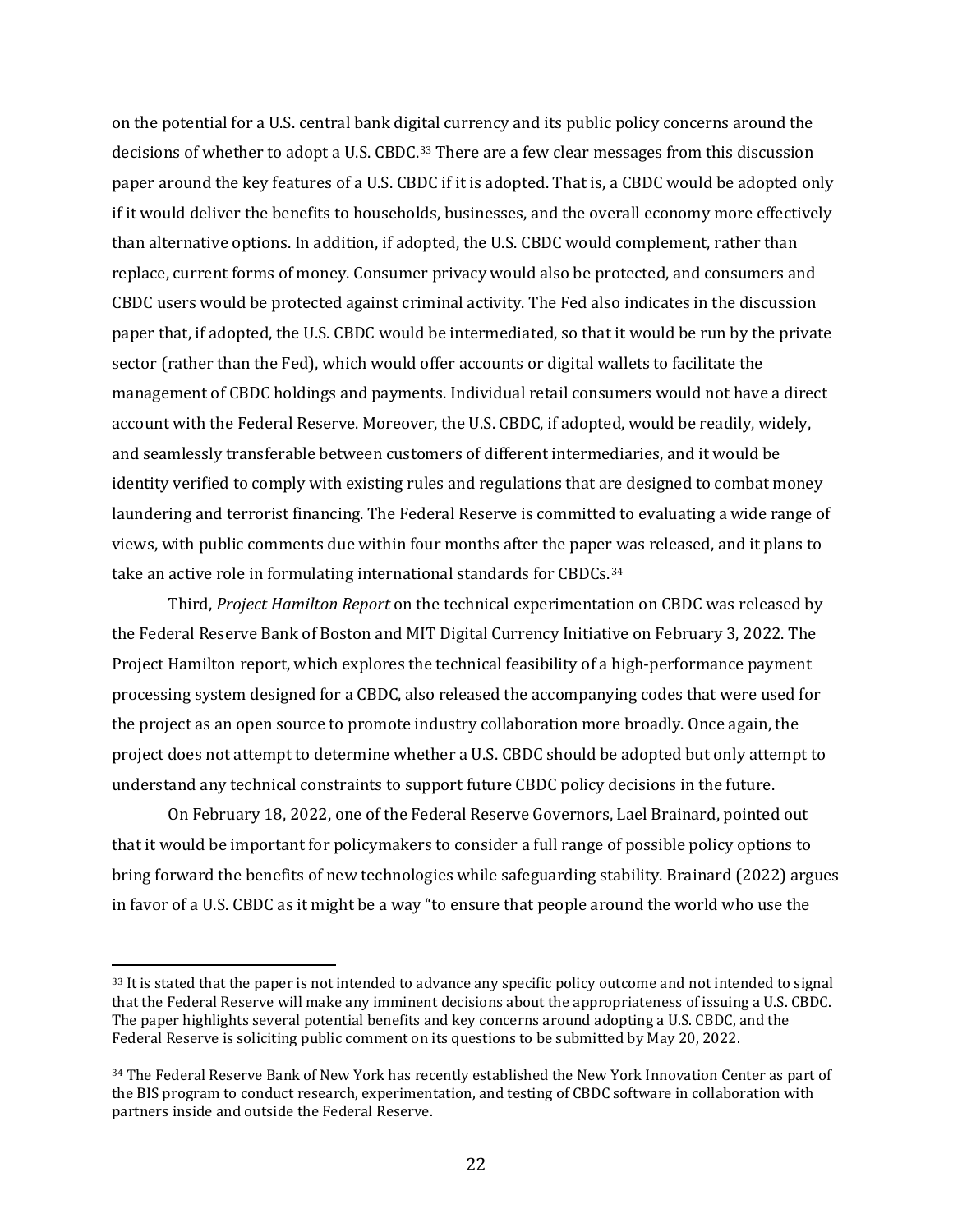dollar can continue to rely on the strength and safety of U.S. currency to transact and conduct business in the digital financial system." Overall, Federal Reserve policymakers are still divided on whether the U.S. should adopt a CBDC.

Separately, in addition to stablecoins and CBDCs, the U.S. Federal Reserve has also been working on developing a completely new payment system for domestic real-time payments (called FedNow) that would be available to all banks and other depository institutions (approximately 6,000 institutions). FedNow is expected to be fully implemented in 2023 -- its initial pilot program has begun with about 100 financial institutions and will continue to expand throughout 2022. Its real-time payments and reduced fees would likely enhance financial inclusion and access to capital. The introduction of FedNow in the U.S. would also likely reduce the need for private-issued stablecoins, at least for all domestic payments within the U.S.

## *4.3 Crypto and Stablecoin Regulations in Europe*

The current regulatory framework of digital assets in the EU relies on *Regulation on Markets on Crypto-Assets (MiCA),* which was adopted in September 2020. *MiCA* covers utility tokens, stablecoins including payment tokens, asset-backed tokens, and other "significant" stablecoins. Investment and securities tokens are subject to the existing EU financial and securities law.[35](#page-23-0) Zetzsche, Annunziata, Arner, and Buckley (2020) point out that the scope of *MiCA* remains uncertain, as it does not take a clear position in the definition of utility tokens and securities tokens; a systematic approach to EU law is absent; and a framework for supervisory cooperation relating to global stablecoins is missing. The UK has set out its proposal on cryptoasset regulation in January 2021, which uses a staged and proportionate approach. Specifically, the UK government proposes to regulate stable tokens used as a means of payment initially.[36](#page-23-1)

It is not required under *MiCA* that stablecoins be issued only by insured depository institutions and be regulated like bank deposits. However, *MiCA* proposed significant challenges for stablecoins, requiring that stablecoins be registered with regulatory groups for anyone to legally trade them. In addition, under the *MiCA* proposal, most of the relevant stablecoins, (including Tether, USDC, and Dai) would be subject to stringent rules related to capital and the amount of

<span id="page-23-0"></span><sup>35</sup> The European Commission published its new Digital Finance Strategy on September 24, 2020: [https://eur](https://eur-lex.europa.eu/legal-content/EN/TXT/?uri=CELEX%3A52020PC0593)[lex.europa.eu/legal-content/EN/TXT/?uri=CELEX%3A52020PC0593.](https://eur-lex.europa.eu/legal-content/EN/TXT/?uri=CELEX%3A52020PC0593)

<span id="page-23-1"></span><sup>36</sup> The UK government issued the consultation paper on January 7, 2021, "UK Regulatory Approach to Cryptoassets and Stablecoins: Consultation and Call Evidence": [https://www.gov.uk/government/consultations/uk-regulatory-approach-to-cryptoassets-and-stablecoins](https://www.gov.uk/government/consultations/uk-regulatory-approach-to-cryptoassets-and-stablecoins-consultation-and-call-for-evidence)[consultation-and-call-for-evidence](https://www.gov.uk/government/consultations/uk-regulatory-approach-to-cryptoassets-and-stablecoins-consultation-and-call-for-evidence).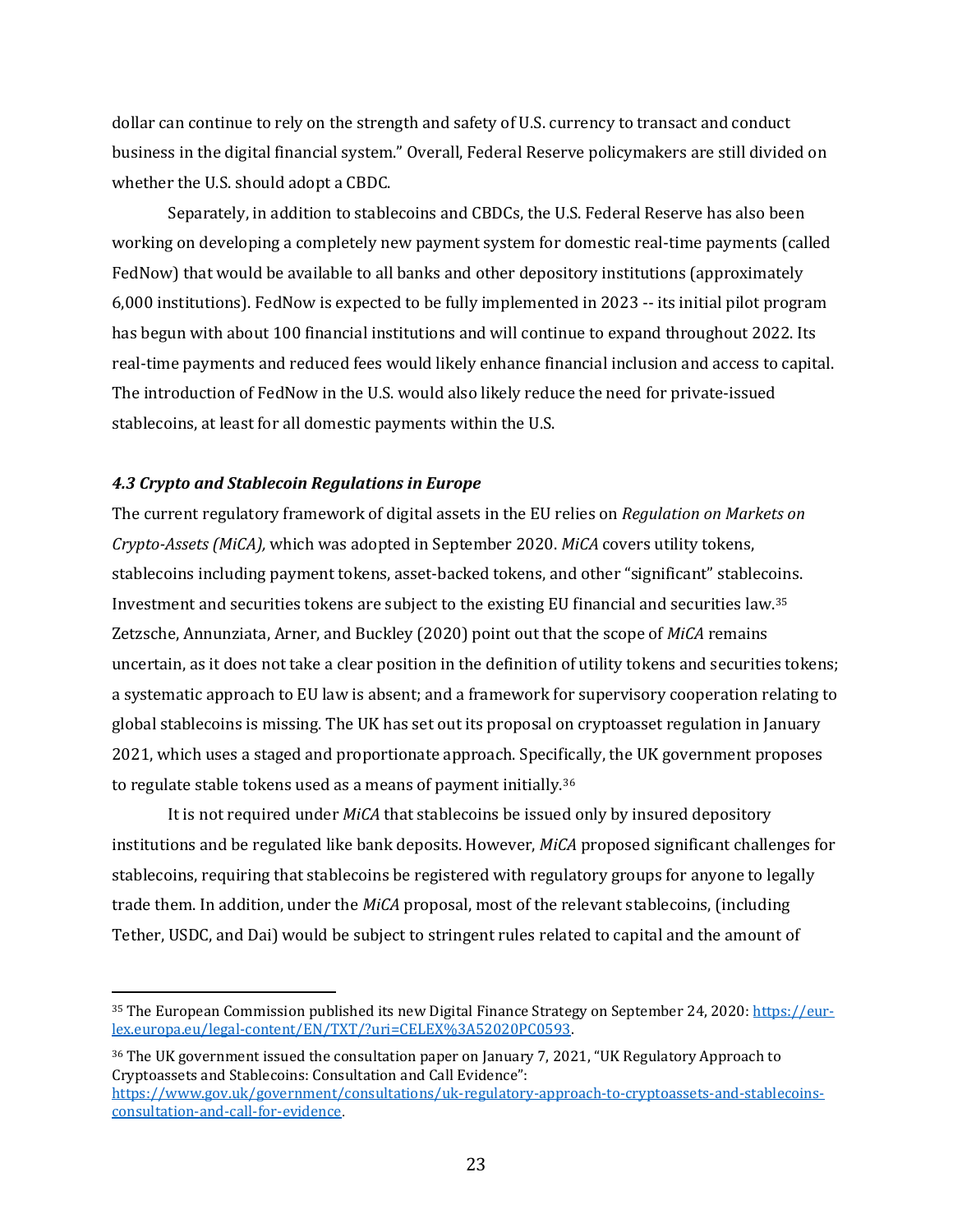reserves that stablecoin issuers are required to hold. It is expected that the issuance of stablecoins in Europe would be unprofitable in most cases, resulting in stablecoins being effectively banned in the EU, potentially driving the activities to other jurisdictions that are more stablecoin friendly.

The European Central Bank (ECB) has also launched a two-year investigation of a possible European CBDC: the digital euro. An initial report was issued in January 2022 to address several questions and concerns regarding the purpose of a digital euro, how it would work, and the potential consequences on the banking systems and consumers at large. The study has also identified cost-benefits and the trade-offs among the various policy options and possibilities; see Brunnermeier and Landau (2022) for the full report.

#### **5. Concluding Remarks**

Fintech and decentralized finance (DeFi) have penetrated all areas of the financial system, disrupted traditional financial firms, and reduced frictions and opacity in payments and lending. The recent growth in fintech and DeFi has also improved financial inclusion around the globe, especially in countries that did not previously have a well-established payment system, such as India, China, and Kenya. Traditional financial systems face the problems of centralized control, high costs, limited access, inefficiency, lack of interoperability, and lack of transparency (Harvey, Ramachandran, and Santoro, 2021). With big data, new technologies, complex algorithms, and DeFi, the way financial products and services are produced, delivered, and consumed has dramatically changed in recent years. Consumers' preference and expectations have also changed.

China has been one of the few countries that experienced very fast growth in fintech in the last decade. In this paper, we have reviewed the development of fintech and cryptocurrencies in China, as well as the recent literature and policy discussion. We also compared these with developments in the U.S. and Europe. China's financial system was dominated by a large banking sector, which led to credit shortage in SMEs and new industries. We argue that the rapid fintech growth in China (fintech credit, digital payment system, and the pilot testing of e-CNY) helped to expand credit access to the SMEs and start-ups, thus offering partial solutions to the credit shortage problems inherent in the traditional financial system in China. Fintech growth has also reduced the costs of financial transactions and will likely continue to transform China's financial system and the overall Chinese economy to achieve a more balanced economic structure with sustainable growth.

Despite the recent exponential growth in fintech and cryptocurrencies (with high volatility and complex underlying technology), cryptocurrency regulations have been slow to catch up with the pace of the market. Currently, there are no centralized regulatory frameworks for

24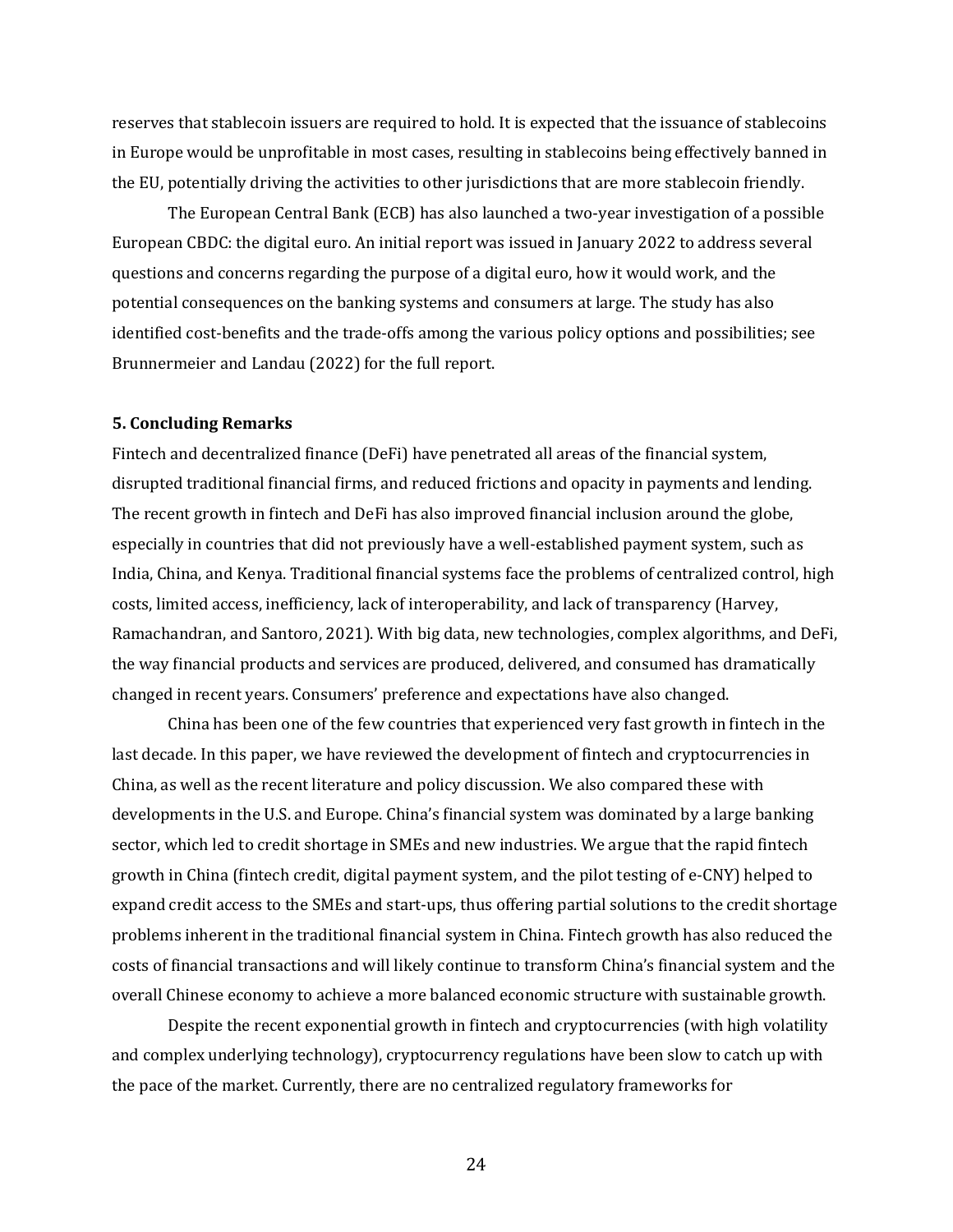cryptocurrencies and stablecoins. This lack of regulatory clarity at the national level and the international level has created significant risks and uncertainties, leaving investments in the cryptocurrencies and other cryptoassets vulnerable to fraud and manipulation. Regulators have an important role to play in designing effective cryptoasset regulations, focusing on protecting consumers, financial stability, and market efficiency. Some economists argue that cryptocurrency regulations would in fact further drive innovations, rather than suppress innovations. This is because regulatory clarity would eliminate much of the uncertainties in the crypto markets, resulting in enhanced market confidence, thus, promoting widespread adoption and investment.

There remain several unanswered questions and opportunities for future research. One of the challenges in regulating cryptocurrencies and the underlying technologies is monitoring and enforcement, because it would be harder to identify the bad actors on a blockchain platform. In addition, it would be hard to impose effective cryptoasset regulations without having an in-depth understanding of the impact and mechanisms to prevent activities from being moved outside the regulatory umbrella. This is similar to the regulatory arbitrage in banking, where certain types of loans are driven to the shadow banking sector. It is also critical for all cryptocurrencies regulators across jurisdictions to coordinate their programs to prevent regulatory arbitrage, where crypto activities would be moved cross border to avoid heavy regulations. Bitcoin miners moved their activities to other countries around the globe when bitcoin mining was banned in China. This could be a real challenge; it is likely to be extremely difficult to have all regulators around the globe to reach some kind of "global consensus" on how cryptoassets should be regulated.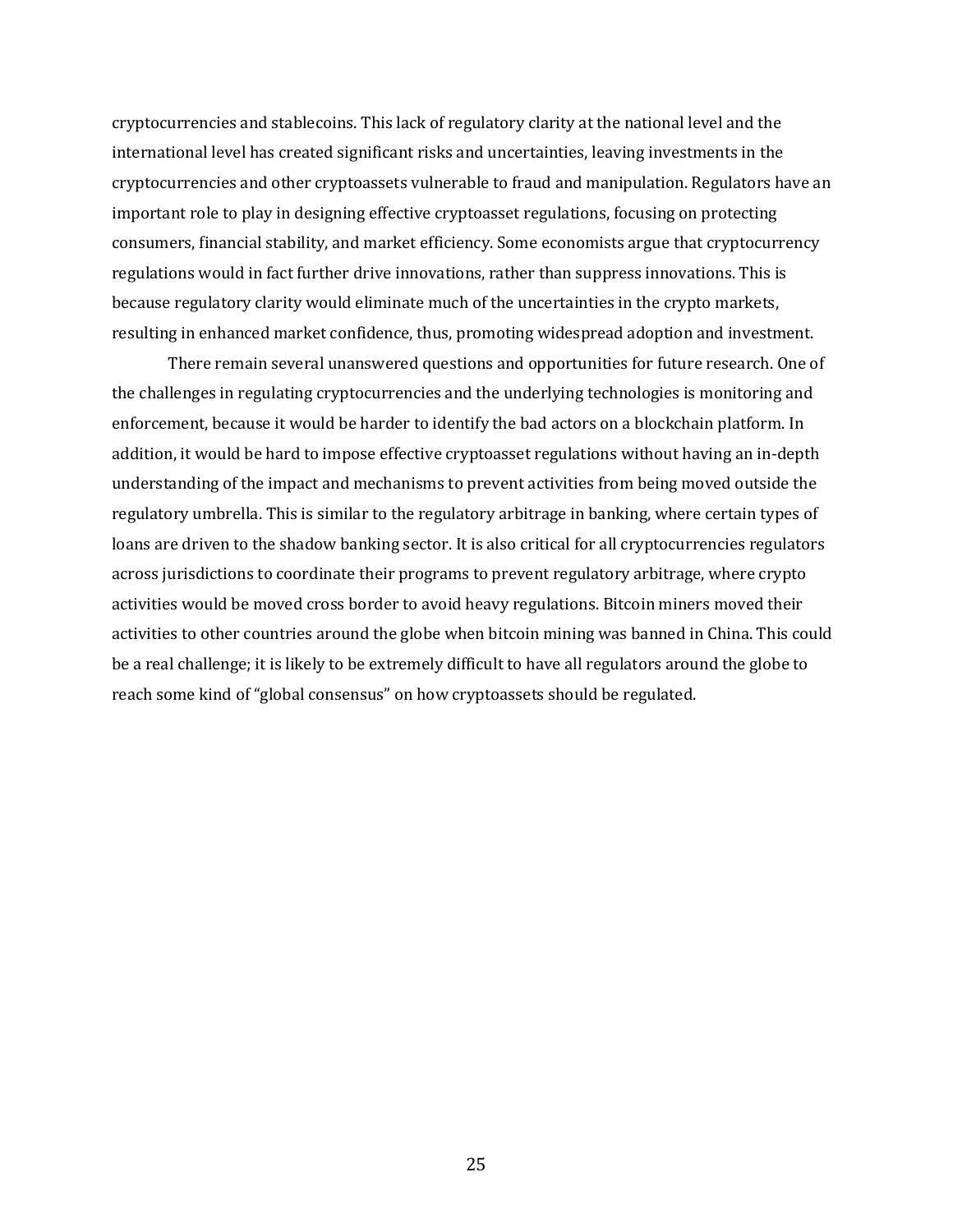## **References**

Allen, F., X. Gu, and J. Jagtiani. 2021. "A Survey of Fintech Research and Policy Discussions." *Review of Corporate Finance* 1(3-4), 259―339.

Allen, F., J. Qian, and M. Qian. 2005. "Law, Finance and Economic Growth in China." *Journal of Financial Economics* 77(1), 57―116.

Allen, F., J. Qian, C. Shan, and L. Zhu. 2021. "Dissecting the Long-term Performance of the Chinese Stock Market." Imperial College Working Paper.

Arner, D., R. Auer, and J. Frost. 2020. "Stablecoins: Risks, Potential and Regulation." BIS Working Paper 905 (November).

Auer, R. 2019. "Regulation Automata: Using the Blockchain to Efficiently Supervise Financial Markets." BIS Working Paper.

Auer, R., G. Cornelli, and J. Frost. 2020. "Rise of the Central Bank Digital Currencies: Drivers, Approaches and Technologies." BIS Working Paper 880 (August).

Balvers, R., and B. McDonald. 2021. "Designing a Global Digital Currency." *Journal of International Money and Finance* 111, 102317.

Bank for International Settlements. 2019. "Investigating the Impact of Global Stablecoins." G7 Working Group on Stablecoins, October.

Bank for International Settlements. 2021. *Application of the Principles for Financial Market Infrastructures to Stablecoin Arrangements.* Consultative Report (October).

Barontini, C., and H. Holden. 2019. "Proceeding with Caution — A Survey on Central Bank Digital Currency." BIS Working Paper 101 (January).

Berg, T., V. Burg., A. Gombovic, and M. Puri. 2020. "On the Rise of Fintech — Credit Scoring Using Digital Footprints." *Review of Financial Studies* 33(7), 2845―2897.

Bhambhwani, S., S. Delikouras, and G. Korniotis. 2021. "Blockchain Characteristics and the Cross-Section of Cryptocurrency Returns." University of Miami Working Paper (November).

Board of Governors of the Federal Reserve System. 2022. "Money and Payments: The U.S. Dollar in the Age of Digital Transformation." White paper release for public comments, January 20, 2022. [https://www.federalreserve.gov/publications/files/money-and-payments-20220120.pdf.](https://www.federalreserve.gov/publications/files/money-and-payments-20220120.pdf)

Brainard, L. 2022. "Preparing for the Financial System of the Future." Speech given at the 2022 U.S. Monetary Policy Forum, New York, New York (February 18, 2022). [Speech by Governor Brainard on central bank digital currencies - Federal Reserve Board.](https://www.federalreserve.gov/newsevents/speech/brainard20220218a.htm)

Brunnermeier, M., and D. Niepelt. 2019. "On the Equivalence of Private and Public Money." NBER Working Paper 25877 (May).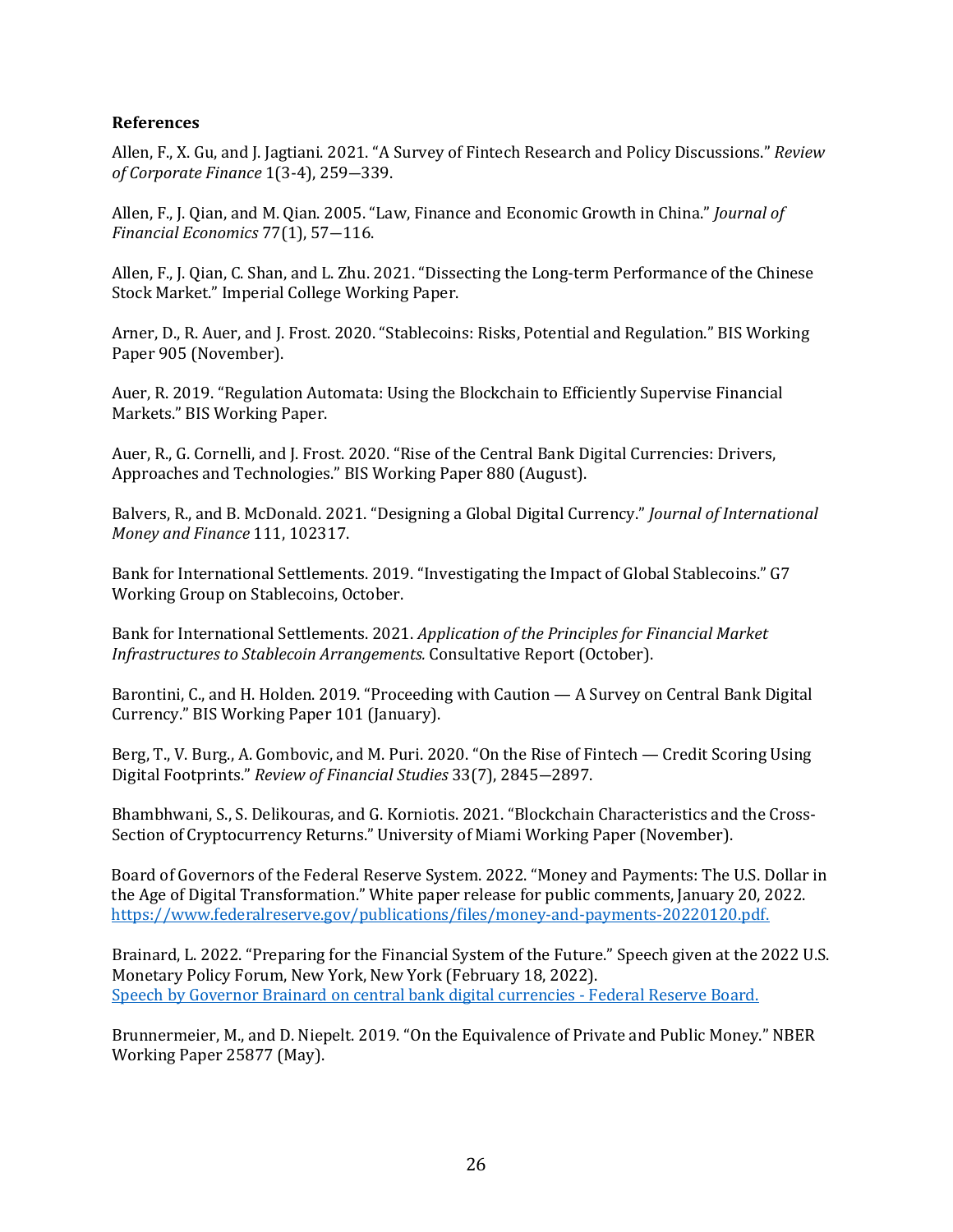Brunnermeier, M., H. James, and J. Landau. 2019. "The Digitalization of Money." NBER Working Paper 26300 (September).

Brunnermeier, M., and J. P. Landau. 2022. "The Digital Euro: Policy Implications and Perspectives." The European Parliament, Policy Department for Economic, Scientific and Quality of Life Policies Directorate-General for Internal Policies. PE 703.337 (January).

Catalini, C., and A. de Gortari. 2021. "On the Economic Design of Stablecoins." MIT Sloan Working Paper (August).

Chen, L., Y. Huang, S. Ouyang, and W. Xiong. 2021. "The Data Privacy Paradox and Digital Demand." NBER Working Paper 28854 (May).

Chen, L., L. Cong, and Y. Xiao. 2021. "A Brief Introduction to Blockchain Economics." In Balachandran, K. (ed). *Information for Efficient Decision Making*. World Scientific.

Cong, L., and Y. Xiao. 2021. "Categories and Functions of Crypto-Tokens." In M. Pompella and R. Matousek. (eds). *The Palgrave Handbook of Fintech and Blockchain*. Palgrave Macmillan.

Cong, L., D. Xie, and L. Zhang. 2021. "Knowledge Accumulation, Privacy and Growth in a Data Economy." *Management Science* 67(1), 6480―6492.

Cornelli, G., J. Frost, L. Gambacorta, R. Rau, R. Wardrop, and T. Ziegler. 2020. "Fintech and Bigtech Credit: A New Database." BIS Working Paper 887 (September).

Croux, C., J. Jagtiani, T. Korivi, and M. Vulanovic. 2020. "Important Factors Determining Fintech Loan Default: Evidence from LendingClub Consumer Platform." *Journal of Economic Behavior & Organization* 173, 270―296.

Didenko, A., D. Zetzsche, D. Arner, and R. Buckley. 2020. "After Libra, Digital Yuan and Covid-19: Central Bank Digital Currencies and the New World of Money and Payment System." European Banking Institute Working Paper 65.

Fernandez-Villaverde, F., D. Sanches, L. Schilling, and H. Uhlig. 2021. "Central Bank Digital Currency: Central Banking for All?" *Review of Economic Dynamics* vol. 41.

Fernandez-Villaverde, J., and D. Sanches. 2019. "Can Currency Competition Work?" *Journal of Monetary Economics* vol. 106.

Frost, J., L. Gambacorta, Y. Huang, H. Shin, and P. Zbinden. 2019. "BigTech and the Changing Structure of Financial Intermediation." BIS Working Paper 779 (April).

Gambacorta, L., Y. Huang, H. Qiu, and J. Wang. 2019. "How Do Machine Learning and Non-traditional Data Affect Credit Scoring? New Evidence from a Chinese Fintech Firm." BIS Working Paper 834 (December).

Goldstein, I., J. Jagtiani, and A. Klein. 2019. "Fintech and the New Financial Landscape." *Bank Policy Institute (BPI): Banking Perspectives* Q1, 7 (March 2019).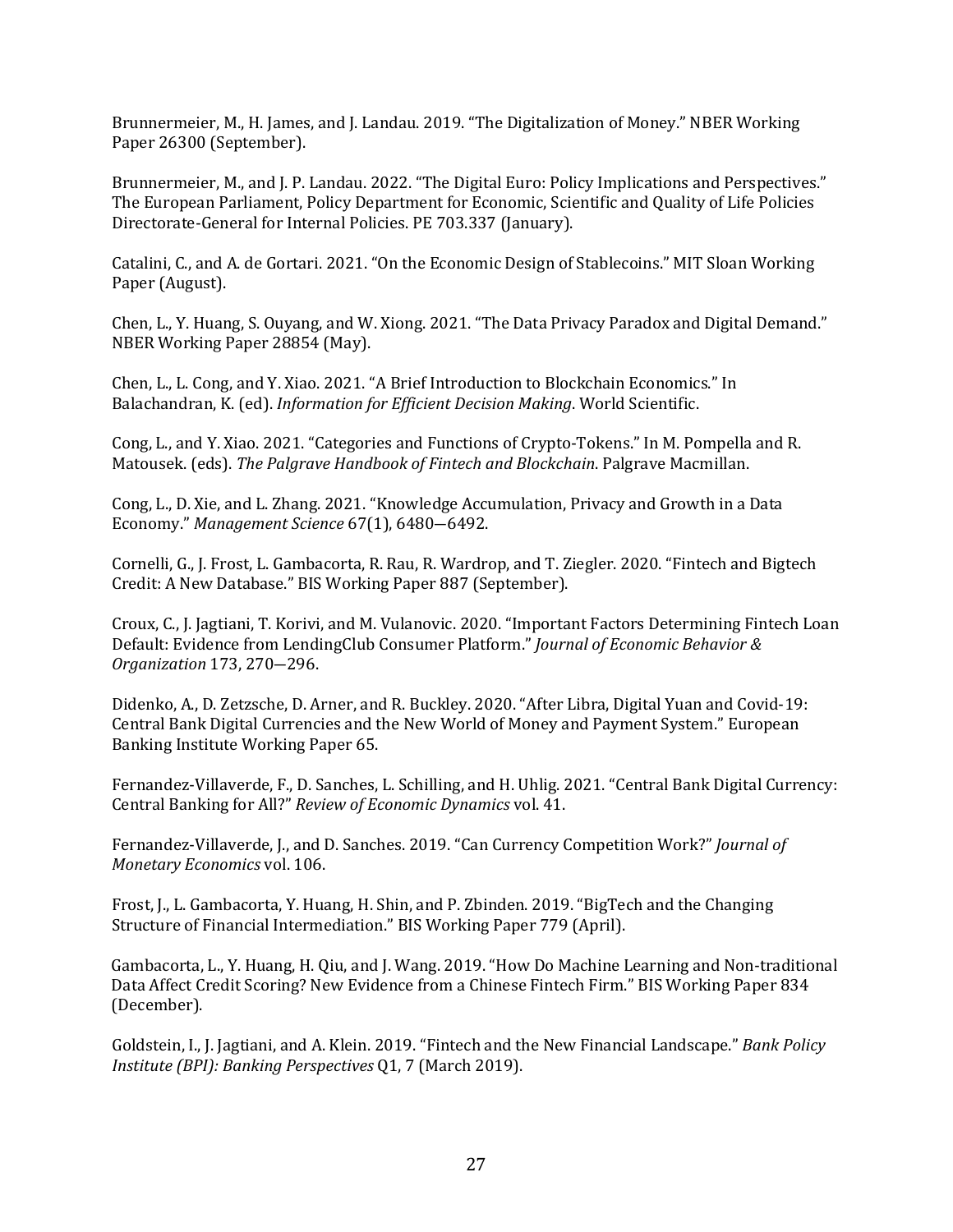Gorton, G., and J. Zhang. 2021. "Taming Wildcat Stablecoins." Yale School of Management Working Paper (September).

Halaburda, H., M. Sarvary, and G. Haeringer. 2022. *Beyond Bitcoin: The Economics of Digital Currencies and Blockchain Technologies* (2nd edition), Palgrave Macmillan (forthcoming).

Halaburda, H., G. Haeringer, J. S. Gans, and N. Gandal. 2022. "The Microeconomics of Cryptocurrencies." *Journal of Economic Literature* (forthcoming).

Halaburda, H. 2016. "Digital Currencies: Beyond Bitcoin." New York University Stern School of Business Working Paper (November 7) C. Harvey, and R. Reule. 2020. "Understanding Cryptocurrencies." *Journal of Financial Econometrics* 18(2), 181―208.

Hau, H., Y. Huang, H. Shan, and Z. Sheng. 2019. "How Fintech Enters China's Credit Market." *AER Papers and Proceedings* 109: 60―64.

Hau, H., Y. Huang, H. Shan, and Z. Sheng. 2021. "Fintech Credit and Entrepreneurial Growth." University of Geneva Working Paper.

Harvey, C., A. Ramachandran, and J. Santoro. 2021. *DeFi and the Future of Finance.* Wiley, August.

Hasan, I., Q. He, and H. Lu. 2021. "Social Capital, Trust and Trustworthiness: Evidence from Peer-topeer Lending." *Journal of Financial and Quantitative Analysis* (forthcoming).

He, Q., and X. Li. 2021. "The Failures of Peer-to-Peer Lending Platform: Finance and Politics." *Journal of Corporate Finance* 66: 101852.

Hildebrand, T., M. Puri, and J. Rocholl. 2017. Adverse Incentives in Crowdfunding, *Management Science* 63(3): 587―608.

Hong, C., X. Lu, and J. Pan. 2021a. "Fintech Adoption and Household Risk-taking." Shanghai Jiaotong University SAIF Working Paper (September).

Hong, C., X. Lu, and J. Pan. 2021b. "Fintech Platforms and Mutual Fund Distribution." Shanghai Jiaotong University SAIF Working Paper (November).

Huang, R., and C. Wang. 2021. "The Fall of Online P2P Lending in China: A Critique of the Central-Local Co-regulatory Regime." *Banking and Finance Law Review* (forthcoming).

Ichihashi, S. 2020. "Online Privacy and Information Disclosure by Consumer." *American Economic Review* 110(2): 569―595.

Iyer, R., A. Khwaja, E. Luttmer, and K. Shue. 2016. "Screening Peers Softly: Inferring the Quality of Small Borrowers." *Management Science* 62(2), 1554―1577.

Jagtiani, J., and C. Lemieux. 2019. "The Roles of Alternative Data and Machine Learning in Fintech Lending: Evidence from LendingClub Consumer Platform." *Financial Management* 48 (4), 1009―1029.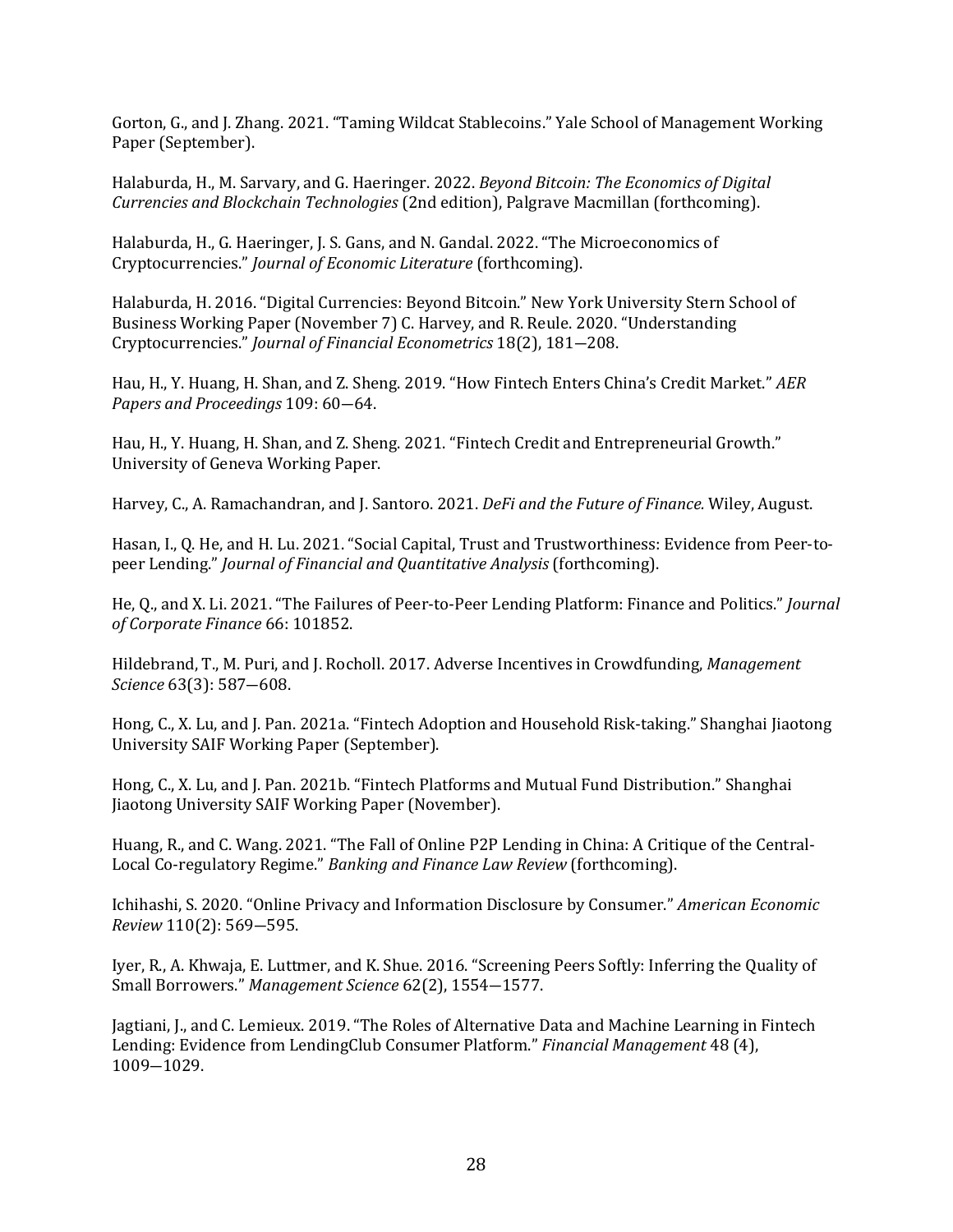Jagtiani, J., M. Papaioannou, G. Tsetsekos, E. Dolson, and D. Milo. 2021. "Cryptocurrencies: Regulatory Perspectives and Implications for Investors." In R. Rau, R. Wardrop, and L. Zingales. (eds). *The Palgrave Handbook of Technological Finance*. Springer.

Jiang, J., L. Liao, Z. Wang, and X. Zhang. 2021. "Government Affiliation and Peer-to-Peer Platforms in China." *Journal of Empirical Finance* 62, 87―106.

John, K., M. O'Hara, and F. Saleh., 2021. "Bitcoin and Beyond." *Annual Review of Financial Economics* (forthcoming).

John, K., T. Rivera, and F. Saleh. 2021. "Equilibrium Staking Levels in Proof-of-Stake Blockchain." New York University Stern School of Business Working Paper, (November).

Keister, T., and D. Sanches. 2019. "Should Central Banks Issue Digital Currency?" *Review of Economic Studies* (forthcoming).

Klein, A. 2020. "China's Digital Payments Revolution," Brookings Institution, in *Global China: Technology*, April[. https://www.brookings.edu/wp](https://www.brookings.edu/wp-content/uploads/2020/04/FP_20200427_china_digital_payments_klein.pdf)[content/uploads/2020/04/FP\\_20200427\\_china\\_digital\\_payments\\_klein.pdf.](https://www.brookings.edu/wp-content/uploads/2020/04/FP_20200427_china_digital_payments_klein.pdf)

Li, E., L. Liao, Z. Wang, and H. Xiang. 2020. "Venture Capital Certification and Customer Response: Evidence from P2P Lending Platforms." *Journal of Corporate Finance* 60, 101533.

Li, Y., and S. Mayer. 2021. "Money Creation in Decentralized Finance: A Dynamic Model of Stablecoin and Crypto Shadow Banking." Ohio State University Fisher College of Business Working Paper Series (August).

Lin, M., N. Prabhala, and S. Viswanathan. 2013. "Judging Borrowers by the Company They Keep: Friendship Networks and Information Asymmetry in Online Peer-to-Peer Lending." *Management Science* 59(1), 17―35.

Liu, J., M. Sockin, and W. Xiong. 2021. "Data Privacy and Consumer Vulnerability." Princeton University Working Paper (November).

Luohan Academy. 2021. *Understanding Big Data: Data Calculus in the Digital Era*. February. [https://www.luohanacademy.com/research/reports/2bcc5a5e3074df15.](https://www.luohanacademy.com/research/reports/2bcc5a5e3074df15)

Lyons, R., and G. Viswanath-Natraj. 2021. "What Keeps Stablecoins Stable?" UC Berkeley Haas School of Business Working Paper (May).

Mayer, S. 2021. "Token-based Platforms and Speculators." University of Chicago Booth School of Business Working Paper (September).

Morse, A., and K. Pence. 2020. "Technological Innovation and Discrimination in Household Finance." NBER Working Paper 26739 (February).

Niepelt, D. 2020. "Reserves for All? Central Bank Digital Currency, Deposits, and Their (Non)- Equivalence." *International Journal of Central Banking* 62, 211―238.